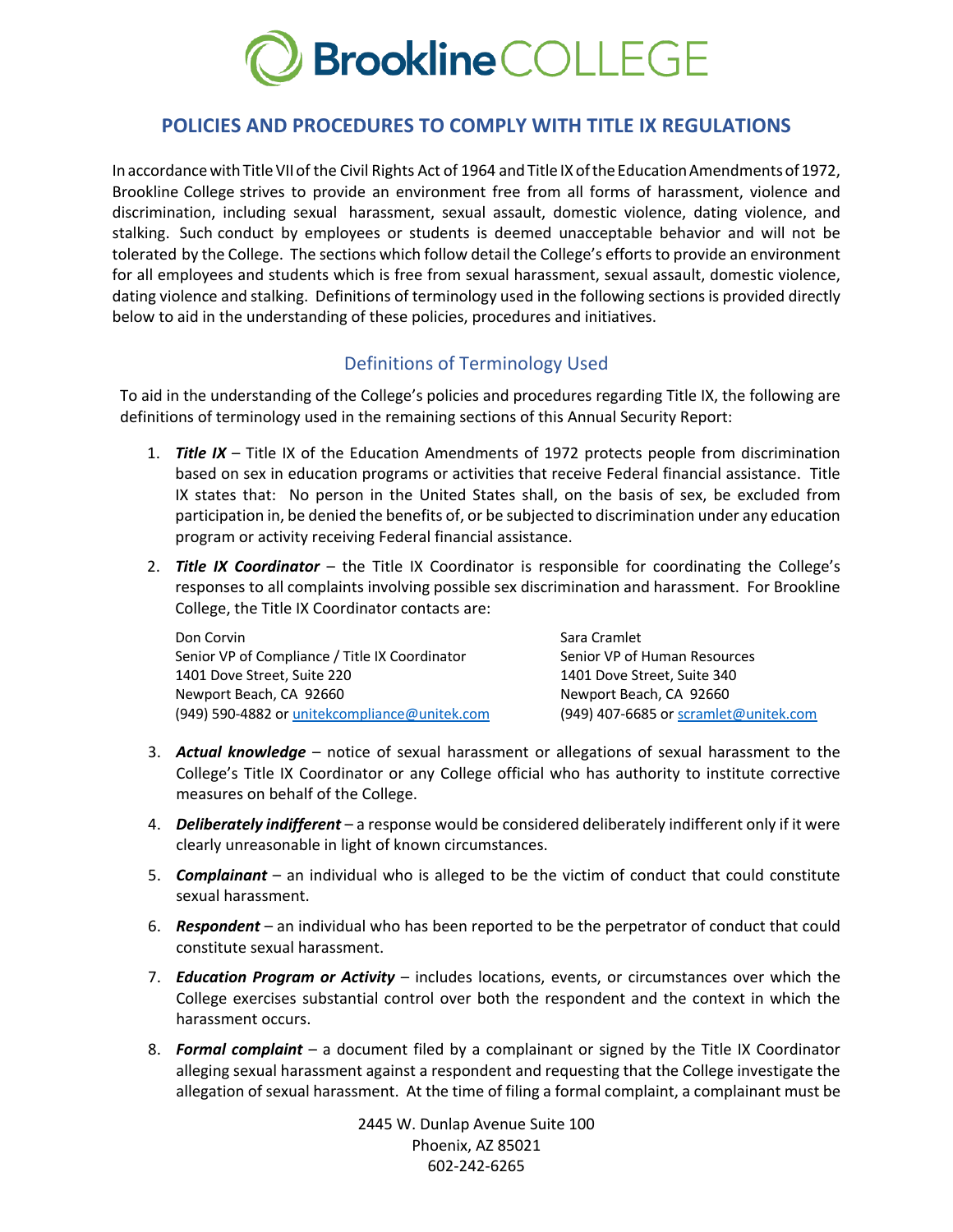

participating in or attempting to participate in the education program or activity of the College with which the formal complaint is filed. A formal complaint may be filed with the Title IX Coordinator in person, by mail, or by electronic mail. The "document filed by a complainant" may be a physical document or an electronic submission, such as an email, which contains the complainant's physical or digital signature.

9. *Supportive Measures* – non-disciplinary, non-punitive individualized services offered as appropriate, as reasonably available, and without fee or charge to the complainant or the respondent before or after the filing of a formal complaint or where no formal complaint has been filed. Such measures are designed to restore or preserve equal access to the College's education program or activity without unreasonably burdening the other party, including measures designed to protect the safety of all parties or the College's educational environment, or deter sexual harassment.

# Policy on Sexual Harassment

Brookline College will respond promptly upon actual knowledge of sexual harassment against a person in the United States in an education program or activity in a manner that is not deliberately indifferent.

Sexual harassment is defined as conduct on the basis of sex that satisfies one or more of the following:

- A College employee conditioning the provision of an aid, benefit, or service of the College on an individual's participation in unwelcome sexual conduct (otherwise known as a *quid pro quo*);
- Unwelcome conduct determined by a reasonable person to be so severe, pervasive, and objectively offensive that it effectively denies a person equal access to the College's education program or activity;
- "Sexual assault," "dating violence," "domestic violence," or "stalking" as defined under the Violence Against Women Act (VAWA) – *please see definitions included in the next section*.

Brookline College considers harassment a serious offense, and any violation of this policy which is determined through the investigation process will constitute cause for disciplinary action. Investigations are conducted by individuals who receive training on the issues related to sexual harassment, domestic violence, dating violence, sexual assault and stalking. Specific disciplinary action will be based on the severity of the incident and/or the degree to which repeated incidents have occurred. Such disciplinary actions for employees may include, but are not limited to, verbal warnings, letters of reprimand, suspension with or without pay, and termination. Such disciplinary actions for students may range from counseling to suspension and/or expulsion.

Brookline College is committed to preventing acts of sexual harassment and encourages any student or employee to report such acts immediately. Any person can report sexual harassment or discrimination (whether or not the person reporting is the alleged victim) in person, by mail, telephone or by email, using the contact information for the Title IX Coordinator. A report can be made at any time, including during non-business hours. However, responses to reports made outside of business hours, including during weekends and holidays, may be delayed. Along with taking these allegations very seriously, the College has also established procedures which provide a person accused of harassment the opportunity to respond to allegations.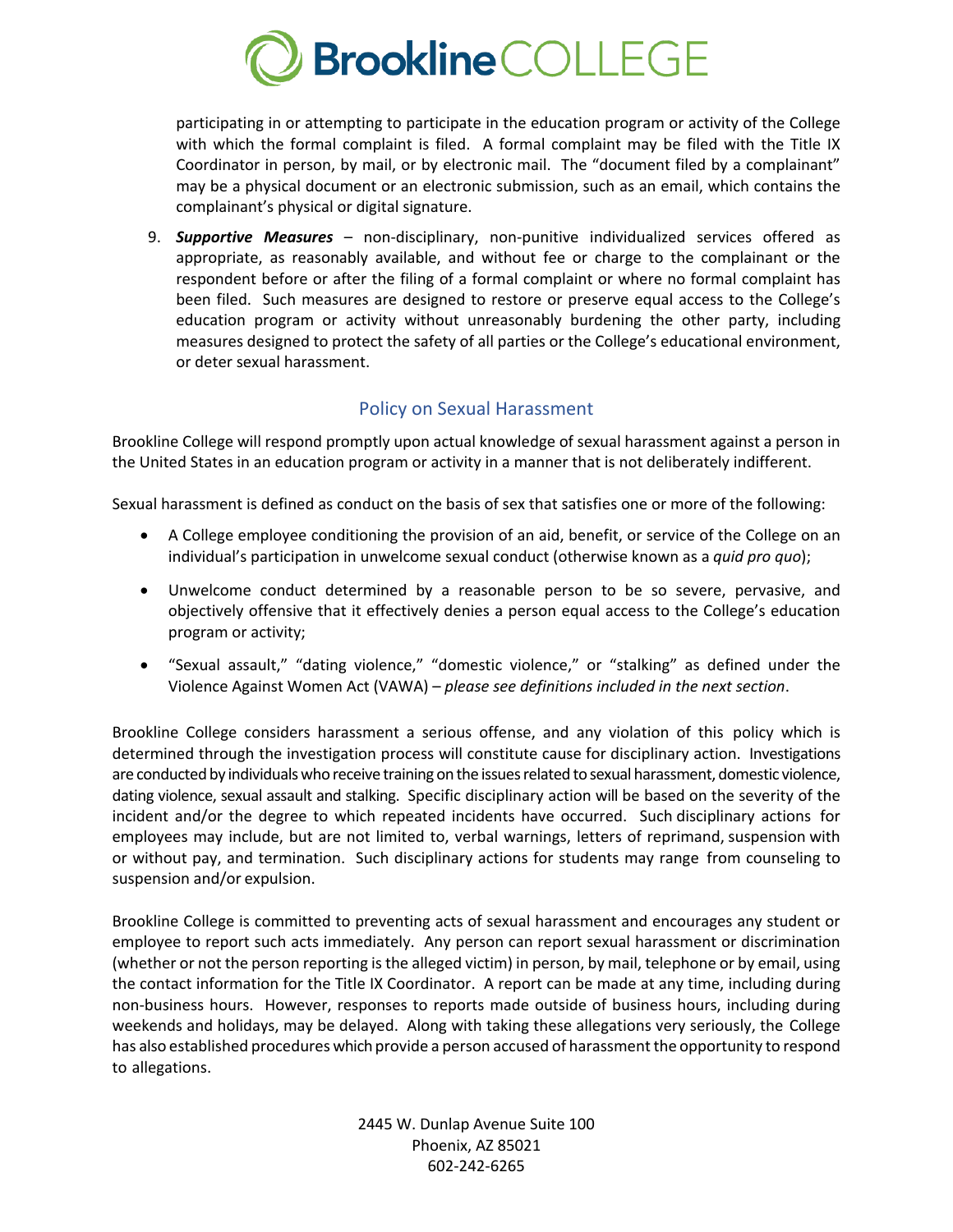

Upon receiving a formal or informal complaint of sexual harassment, the College will treat complainants and respondents equitably by offering supportive measures to a complainant, and by following the grievance process detailed on the subsequent pages of this Annual Security Report before the imposing any disciplinary sanctions or other actions which are not supportive measures against a respondent. The Title IX Coordinator will promptly contact the complainant to discuss the availability of supportive measures, consider the complainant's wishes with respect to supportive measures, inform the complainant of the availability of supportive measures with or without the filing of a formal complaint, and explain to the complainant the process for filing a formal complaint.

If the College determines that there is an immediate threat to the physical health or safety or any students or other individual arising from the allegation(s) of sexual harassment, the College may remove the respondent from the educational program or activity. If this occurs, the respondent will be provided notice and an opportunity to challenge the decision immediately upon removal. In the event the respondent is a non-student employee, the College may place the employee on administrative leave during the investigative process.

# Policy on the Awareness and Prevention of Dating Violence, Domestic Violence, Stalking and Sexual Assault

Brookline College strongly prohibits acts of dating violence, domestic violence, stalking, and sexual assault and is committed to fostering an environment of awareness and prevention. To that end, the College will investigate and/or execute disciplinary actions for all offenses of dating violence, domestic violence, stalking and sexual assault when the institution is made aware of such an occurrence.

Anyone can be the victim of sexual assault, domestic violence, dating violence, or stalking, regardless of race, age, sexual orientation, religion, or gender. These offenses can impact individuals of all education levels and socioeconomic backgrounds, and may occur in both opposite-sex and same-sex relationships, as well as between intimate partners who are married, living together or dating.

These offenses not only affect the victims, but can also have a negative impact on family members, friends, co-workers, other witnesses, and the community at large. Children who grow up witnessing domestic violence may be among those seriously affected by this type of crime. Frequent exposure to violence in the home not only predisposes children to potential social and physical problems, but may also teach them that violence is a normal way of life, increasing the risk of them becoming society's next generation of victims and abusers.

To aid in identifying these offenses, we are providing the following definitions per the Violence Against Women Act of 1994 (VAWA). Please note that local jurisdiction definitions are also included, where available:

1. **Dating Violence** – violence committed by a person who is or has been in a social relationship of a romantic or intimate nature with the victim. The existence of such a relationship shall be determined based on the reporting party's statement and with consideration of the length of the relationship, the type of relationship, and the frequency of interaction between the persons involved in the relationship. For the purposes of this definition, dating violence includes, but is not limited to, sexual or physical abuse or the threat of such abuse. Dating violence does not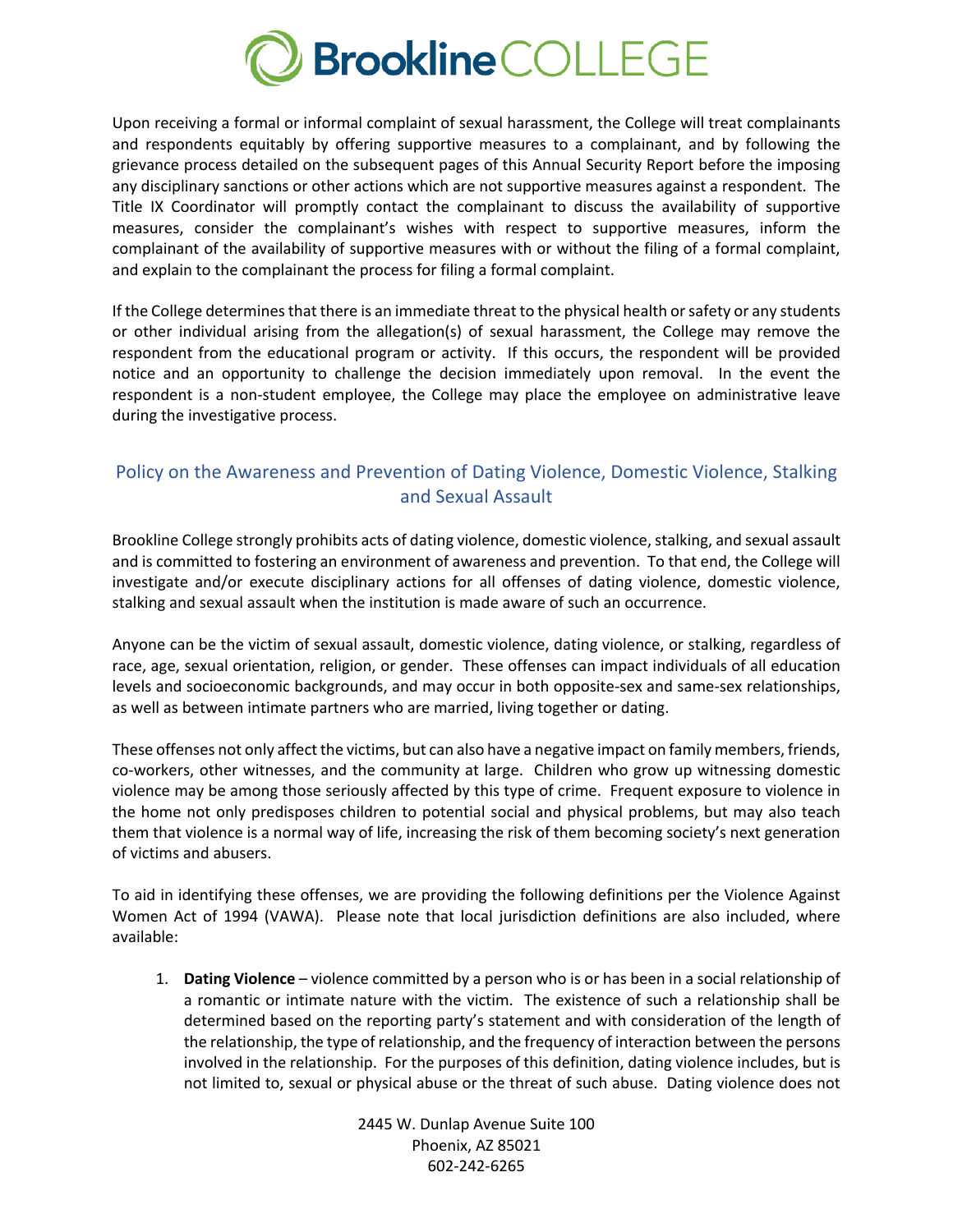

include acts covered under the definition of domestic violence. Any incident meeting this definition is considered a crime for the purposes of Clery Act reporting. The states of Arizona and New Mexico include "dating violence" under domestic violence statutes.

2. **Domestic Violence** – a felony or misdemeanor crime of violence committed by a current or former spouse or intimate partner of the victim; by a person with whom the victim shares a child in common; by a person who is cohabitating with, or has cohabitated with, the victim as a spouse or intimate partner; by a person similarly situated to a spouse of the victim under the domestic or family violence laws of the jurisdiction in which the crime of violence occurred; and/or by any other person against an adult or youth victim who is protected from that person's acts under the domestic or family violence laws of the jurisdiction in which the crime of violence occurred.

*Per Arizona Revised Statute 13-3601*: A crime of violence or criminal damage, if any of the following apply: 1) The relationship between the victim and the defendant is one of marriage or former marriage or of persons residing or having resided in the same household; 2) The victim and the defendant have a child in common; 3) The victim or the defendant is pregnant by the other party; 4) The victim is related to the defendant or the defendant's spouse by blood or court order as a parent, grandparent, child, grandchild, brother or sister or by marriage as a parent-in-law, grandparent-in-law, stepparent, stepgrandparent, stepchild, step-grandchild, brother-in-law or sister-in-law; 5) The victim is a child who resides or has resided in the same household as the defendant and is related by blood to a former spouse of the defendant or to a person who resides or who has resided in the same household as the defendant; 6) Dating Violence - the relationship between the victim and the defendant is currently or was previously a romantic or sexual relationship. The following factors may be considered in determining whether the relationship between the victim and the defendant is currently or was previously a romantic or sexual relationship: (a) The type of relationship; (b) The length of the relationship; (c) The frequency of the interaction between the victim and the defendant; and (d) If the relationship has terminated, the length of time since the termination.

*Per New Mexico Statutes 30-3-10, et seq., "Crimes Against Household Members Act"*: "Domestic violence" is defined as felony and misdemeanor crimes under the New Mexico Crimes Against Household Members Act. Crimes included under the New Mexico Crimes Against Household Members Act are assault, aggravated assault, assault with intent to commit a violent felony, battery and aggravated battery. A "household member" is a spouse, former spouse, parent, present or former stepparent, present or former parentin-law, grandparent, grandparent-in-law, a co- parent or a child, or a person with whom someone has had a continuing personal relationship. Cohabitation is not necessary to be deemed a household member under the Act. In addition, under the New Mexico Family Violence Protection Act, violation of a court-issued order or protection granted to protect an individual who has experienced sexual violence or misconduct or domestic abuse is a misdemeanor crime. Regarding "dating violence," under New Mexico Crimes Against Household Members Act, someone with whom a person has a dating or intimate relationship is considered to be a household member. Any of the felony and misdemeanor crimes enumerated as domestic violence in the Crimes Against Household Members Act are also crimes when committed against someone with whom the offender has a dating or intimate relationship.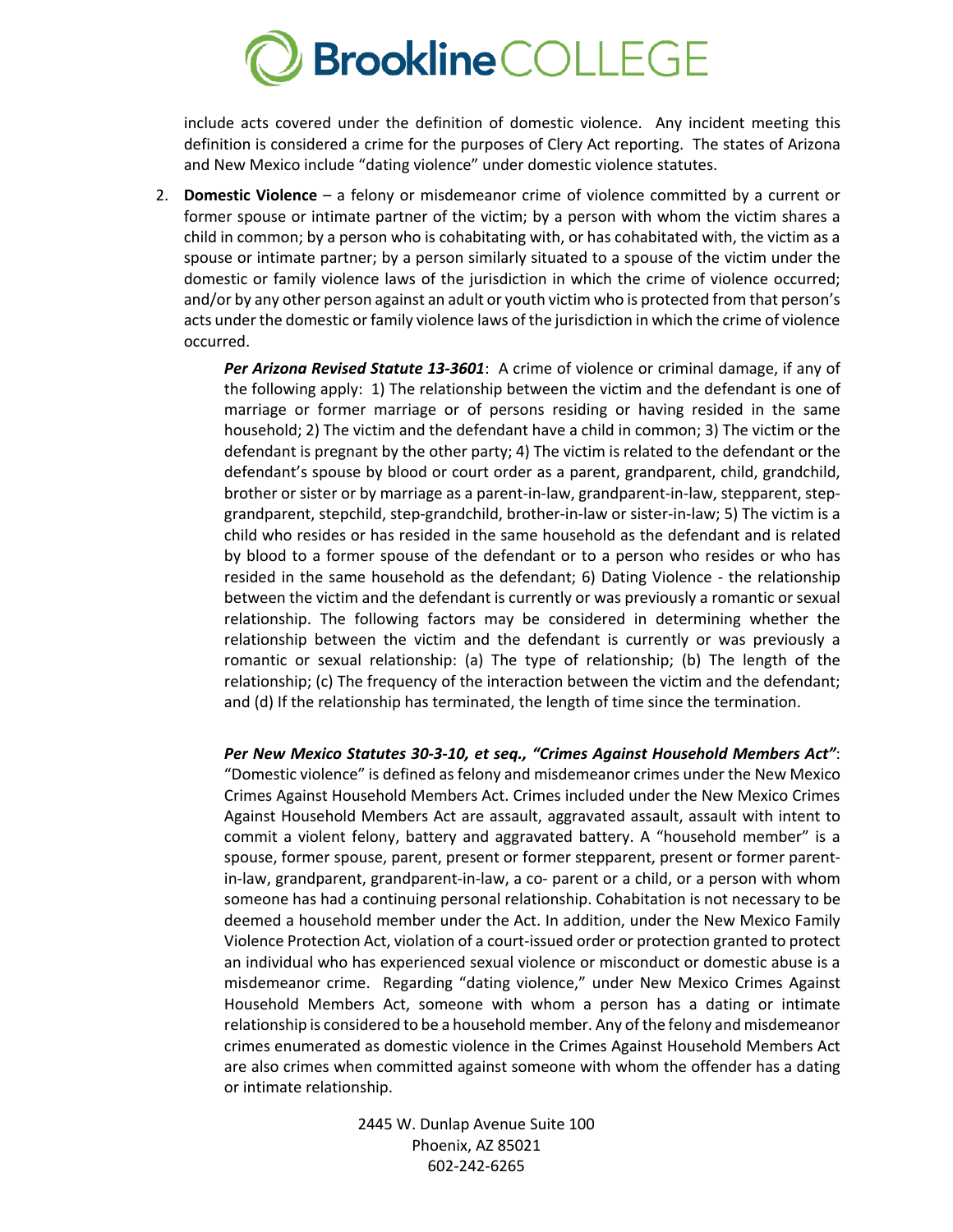

3. **Stalking** – engaging in a course of conduct directed at a specific person that would cause a reasonable person to fear for the person's safety or the safety of others; or suffer substantial emotional distress.

*Per Arizona Revised Statute 13-2923*: A person commits stalking if the person intentionally or knowingly engages in a course of conduct that is directed toward another person and if that conduct causes the victim to: 1) Suffer emotional distress or reasonably fear that either: (a) The victim's property will be damaged or destroyed. (b) Any of the following will be physically injured: (i) The victim. (ii) The victim's family member, domestic animal, or livestock. (iii) A person with whom the victim has or has previously had a romantic or sexual relationship. (iv) A person who regularly resides in the victim's household or has resided in the victim's household within the six months before the last conduct occurred. 2) Reasonably fear death or the death of any of the following: (a) The victim's family member, domestic animal or livestock. (b) A person with whom the victim has or has previously had a romantic or sexual relationship. (c) A person who regularly resides in the victim's household or has resided in the victim's household within the six months before the last conduct occurred. "Course of conduct:" (a) Means directly or indirectly, in person or through one or more third persons or by any other means, to do any of the following: (i) Maintain visual or physical proximity to a specific person or direct verbal, written or other threats, whether express or implied, to a specific person on two or more occasions over a period of time, however short. (ii) Use of any electronic, digital or global positioning system device to surveil a specific person or a specific person's internet or wireless activity continuously for 12 hours or more or on two or more occasions over a period of time, however short, without authorization. (iii) Communicate, or cause to be communicated, on more than one occasion words, images or language by or through the use of electronic mail or electronic communication that is directed at a specific person without authorization and a legitimate purpose. (b) Does not include constitutionally protected activity or other activity authorized by law, the other person, the other person's authorized representative or if the other person is a minor, the minor's parent or guardian. "Emotional distress" means significant mental suffering or distress that may, but does not have to, require medical or other professional treatment or counseling.

*Per New Mexico Statutes 30-3A-3, et seq., "Stalking"*: Under New Mexico law, "stalking" is defined as knowingly pursuing a pattern of conduct, without lawful authority, directed at a specific individual when the person intends that the pattern of conduct would place the individual in reasonable apprehension of death, bodily harm, sexual assault, or restraint of the individual or another individual. "Aggravated stalking" consists of stalking perpetrated by a person who knowingly violates a court order, including an order of protection, or when the person possesses a deadly weapon or when the victim is under sixteen years of age.

4. **Sexual Assault** – an offense that meets the definition of rape, fondling, incest or statutory rape as used in the FBI's Uniform Crime Reporting system. Further, a sexual offense is any act directed against another person, without the consent of the victim, including instances where the victim is incapable of giving consent.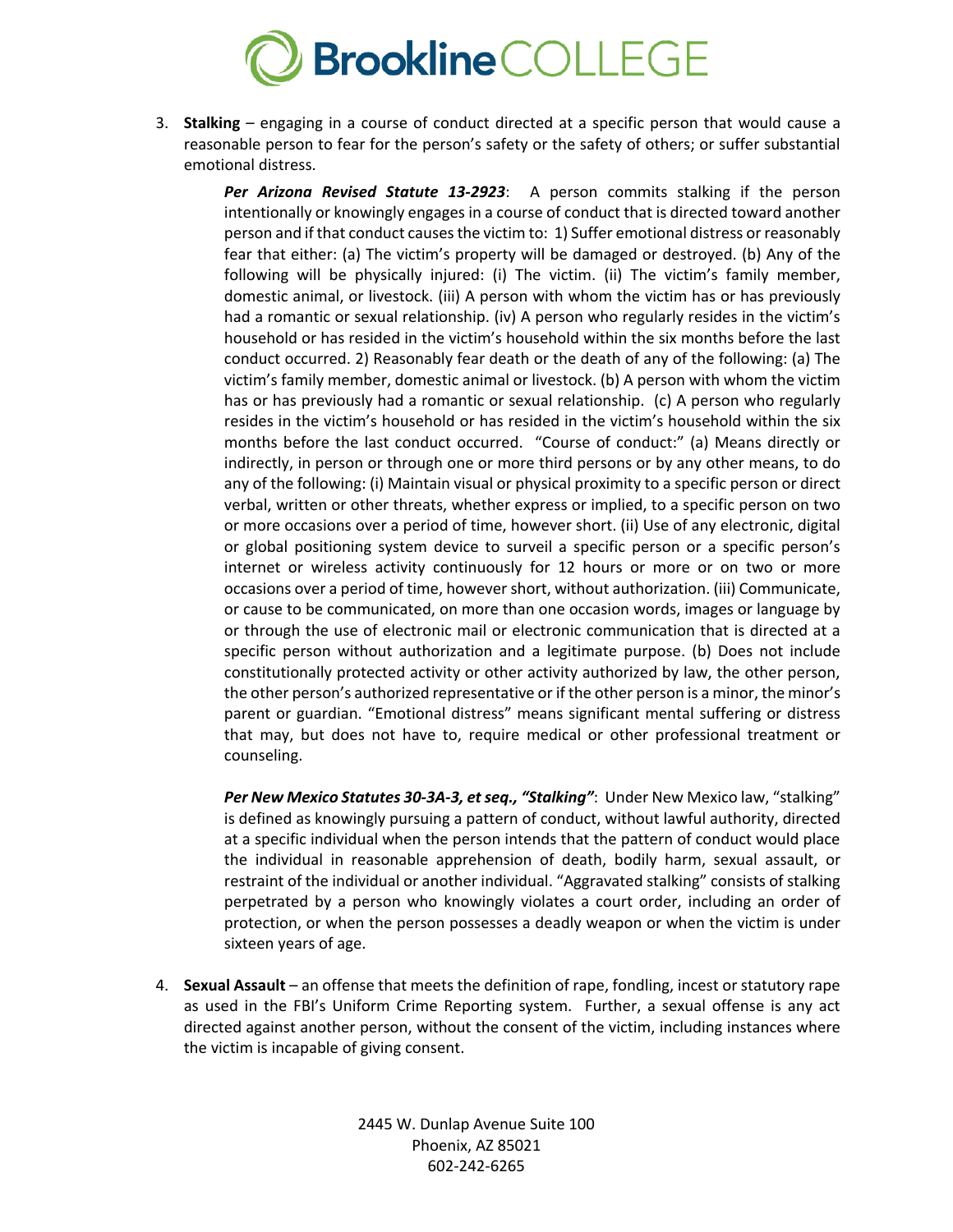

*Per Arizona Revised Statute 13-1406:* A person commits sexual assault by intentionally or knowingly engaging in sexual intercourse or oral sexual contact with any person without the consent of each person.

*State of New Mexico Definition of Sexual Violence*: Sexual violence refers to physical sexual acts perpetrated with force or coercion against a person's will; or where a person has not given consent as defined in this policy or is unable to consent due to the use of alcohol or drugs, disability, or age. It may include sexual assault, forcible fondling, or any other conduct of a sexual nature that is nonconsensual. Sexual violence is a crime. 1) Rape/sexual assault: non-consensual sexual intercourse (either vaginal or anal) with a penis, vagina, tongue, finger, or any object. 2) Non-consensual oral sex: non-consensual contact between one person's mouth and the genitals or anus of another person. 3) Sexual contact/battery: non-consensual touching, kissing, or fondling of another person in a sexual way, whether the person is clothed or unclothed; or forcing someone to touch another in a sexual way. 4) Sexual coercion: the act of using pressure, alcohol or drugs, or force to have sexual contact with someone against the individual's will and includes persistent attempts to have sexual contact with someone who has already refused.

- a. *Consent* when someone agrees, gives permission, or says "yes" to sexual activity with other persons. Consent is always freely given and all people in a sexual situation must feel that they are able to say "yes" or "no" or stop the sexual activity at any point. Consent must be voluntarily given and may not be valid if a person is being subjected to actions or behaviors that elicit emotional, psychological, physical, reputational, financial pressure, threat, intimidation, or fear (coercion or force).
- b. *Without Consent (Arizona Revised Statute 13-1401)* "Without consent" includes any of the following: 1) The victim is coerced by the immediate use or threatened use of force against a person or property. 2) The victim is incapable of consent by reason of mental disorder, mental defect, drugs, alcohol, sleep or any other similar impairment of cognition and such condition is known or should have reasonably been known to the defendant. For the purposes of this subdivision, "mental defect" means the victim is unable to comprehend the distinctively sexual nature of the conduct or is incapable of understanding or exercising the right to refuse to engage in the conduct with another. 3) The victim is intentionally deceived as to the nature of the act. 4) The victim is intentionally deceived to erroneously believe the person is the victim's spouse.
- c. *Force or Coercion (New Mexico Statute 30-9-10) –* New Mexico defines "force or coercion" as: 1) the use of physical force or physical violence; 2) the use of threats to use physical violence or physical force against the victim or another when the victim believes that there is a present ability to execute the threats; 3) the use of threats, including threats of physical punishment, kidnapping, extortion or retaliation directed against the victim or another when the victim believes that there is an ability to execute the threats; 4) the perpetration of criminal sexual penetration or criminal sexual contact when the perpetrator knows or has reason to know that the victim is unconscious, asleep or otherwise physically helpless or suffers from a mental condition that renders the victim incapable of understanding the nature or consequences of the act; or 5) the perpetration of criminal sexual penetration or criminal sexual contact by a psychotherapist on his patient, with or without the patient's consent, during the course of psychotherapy or within a period of one year following the termination of psychotherapy. Physical or verbal resistance of the victim is not an element of force or coercion.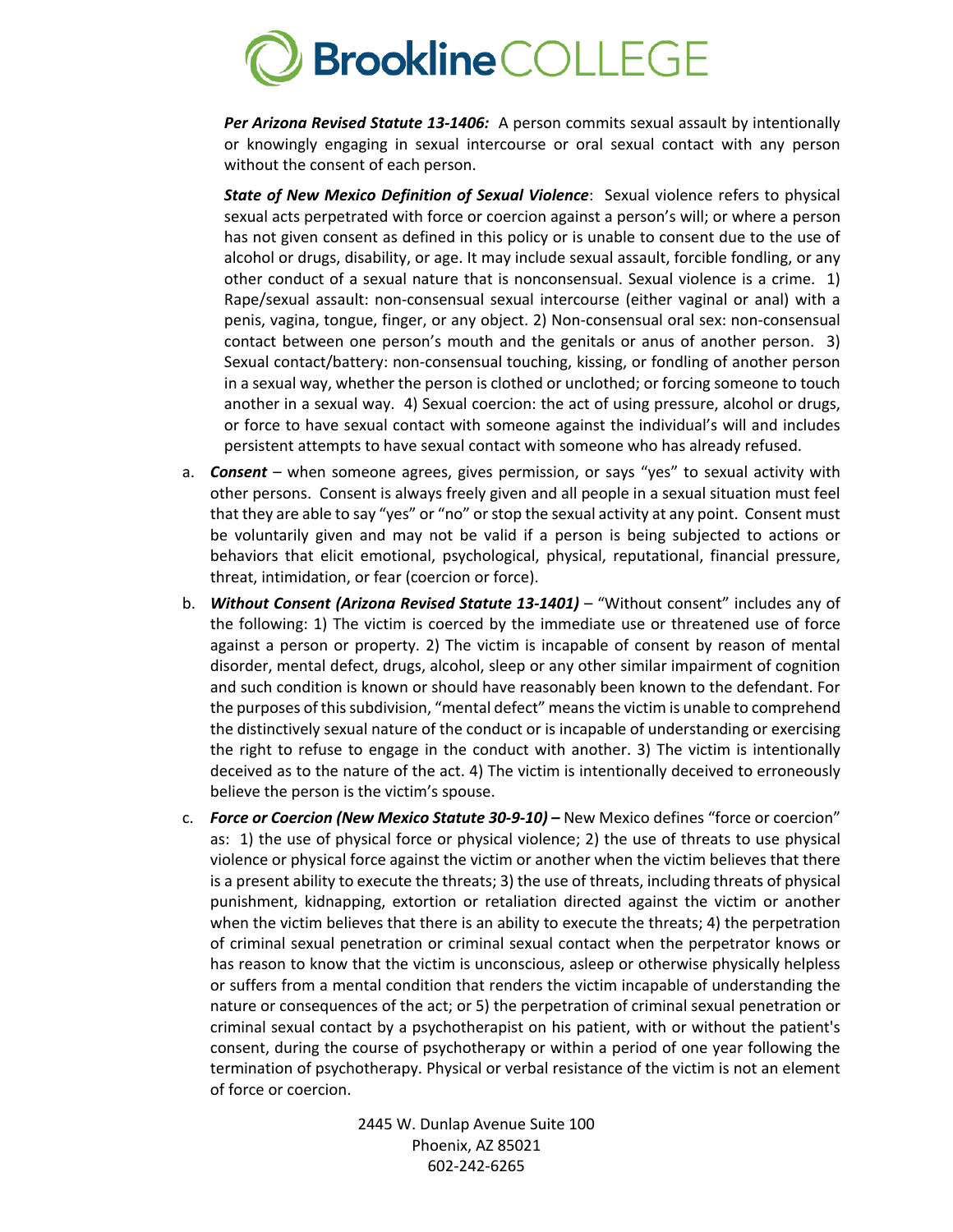

d. *Rape –* the penetration, no matter how slight, of the vagina or anus with any body part or object, or oral penetration by a sex organ of another person, without the consent of the victim.

> *Per Arizona Revised Statute 13-1406 et seq.*: Sexual assault (commonly called **rape**) occurs when a person intentionally or knowingly engagesin sexual intercourse or oral sexual contact without the other person's consent.

> *Per New Mexico Statute 30-9-11 et seq.*: Rape (also known as criminal sexual penetration) is intentionally causing another person to have unlawful sex or causing the penetration of another person's genital or anal opening.

- e. *Fondling* the touching of the private body parts of another person for the purposes of sexual gratification, without the consent of the victim, including instances where the victim is incapable of giving consent because of his/her age or because of his/her temporary or permanent mental incapacity.
- f. *Incest* non-forcible sexual intercourse between persons who are related to each other within the degrees wherein marriage is prohibited by law.

*Per Arizona Revised Statute 13-3608*: Persons who are eighteen or more years of age and are within the degrees of consanguinity within which marriages are declared by law to be incestuous and void, who knowingly intermarry with each other, or who knowingly commit fornication or adultery with each other are guilty of incest.

*Per New Mexico Statute 30-10-3:* Incest consists of knowingly intermarrying or having sexual intercourse with persons within the following degrees of consanguinity: parents and children including grandparents and grandchildren of every degree, brothers and sisters of the half as well as of the whole blood, uncles and nieces, aunts and nephews.

g. *Statutory Rape* – non-forcible sexual relations involving someone below the "age of consent". A person below the age of consent cannot legally consent to having sex. This means that sex with them, by definition, violates the law. Statutory rape laws vary by state, with states setting the age of consent differently, as well as using different names to refer to this crime.

> *Per Arizona Revised Statutes 13-1401, 13-702-706, 13-1423*: A person commits sexual conduct with a minor by intentionally or knowingly engaging in sexual intercourse or oral sexual contact with any person who is under 18 years of age.

> *Per New Mexico Statute 30-9-13*: Criminal sexual contact of a minor is the unlawful and intentional touching of or applying force to the intimate parts of a minor or the unlawful and intentional causing of a minor to touch ones intimate parts. For the purposes of this section, "intimate parts" means the primary genital area, groin, buttocks, anus or breast. Criminal sexual contact of a minor in the second degree consists of all criminal sexual contact of the unclothed intimate parts of a minor perpetrated: (1) on a child under thirteen years of age; or (2) on a child thirteen to eighteen years of age when: (a) the perpetrator is in a position of authority over the child and uses that authority to coerce the child to submit; (b) the perpetrator uses force or coercion that results in personal injury to the child; (c) the perpetrator uses force or coercion and is aided or abetted by one or more persons; or (d) the perpetrator is armed with a deadly weapon. Criminal sexual contact of a minor in the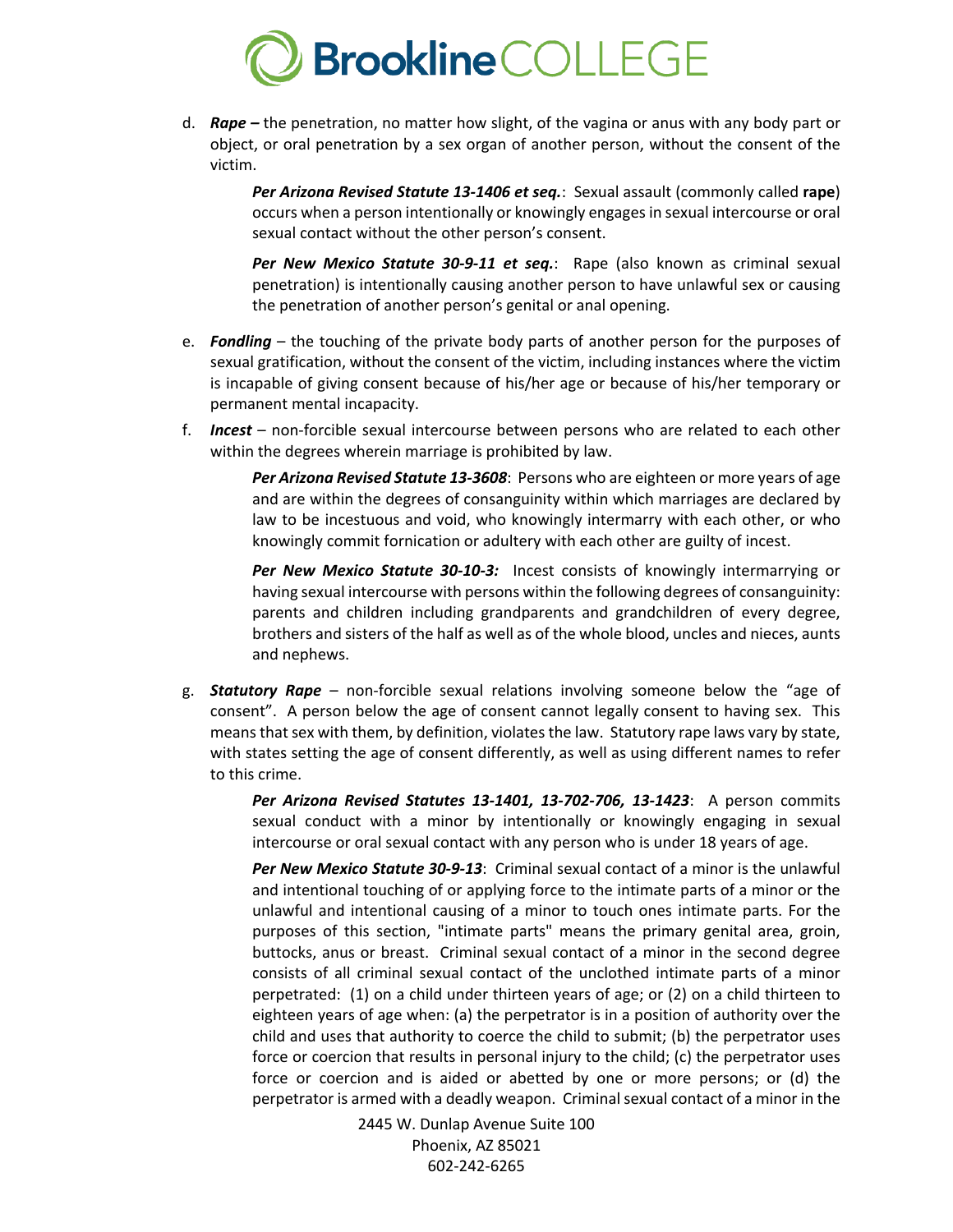

third degree consists of all criminal sexual contact of a minor perpetrated: (1) on a child under thirteen years of age; or (2) on a child thirteen to eighteen years of age when: (a) the perpetrator is in a position of authority over the child and uses this authority to coerce the child to submit; (b) the perpetrator uses force or coercion which results in personal injury to the child; (c) the perpetrator uses force or coercion and is aided or abetted by one or more persons; or (d) the perpetrator is armed with a deadly weapon.

#### Minimizing Risk

Throughout this report, Brookline College suggests ways to help minimize the risk of becoming a victim of criminal acts, including sexual offenses. These suggestions for risk reduction are not meant in any way to attribute blame to victims, but to provide an educational basis for identifying the signs of abuse. A perpetrator's actions should never be excused or overlooked because of a victim's behavior or judgments.

## Engaged Bystander Intervention

Bystanders are individuals who observe violence or witness the conditions that perpetuate violence. They are not directly involved but have the choice to intervene, speak up, and/or do something about it. A bystander is someone who is present and thus potentially in a position to discourage, prevent or interrupt an incident. Engaged bystander intervention is the act of feeling empowered and equipped with the knowledge and skills to effectively assist in the prevention of sexual violence. Bystander intervention does not have to jeopardize the safety of the bystander.

Brookline College is an advocate for bystander intervention when it is conducted in a positive and safe manner and when it is executed to prevent harm in the event of potential domestic violence, dating violence, stalking or sexual assault on a person other than the bystander. Knowing how and when to intervene may be dependent in part on recognizing the situation as an emergency or non-emergency. A potential bystander can use the following steps to help decide if and how to intervene:

#### 5 Decision Making Steps

- 1. Observing the event
- 2. Interpreting the event as a problem
- 3. Assuming personal responsibility
- 4. Knowing how to intervene
- 5. Implementing the intervention

#### Strategies If There Appears to be an Emergency Situation

Something to remember in a perceived emergency situation is not to take any action that may escalate the situation or put you or the victim in danger. You can decide to intervene directly (you are the primary helper) or indirectly (you enlist someone else to be the primary helper, e.g. the police, other students, school administrators, etc.). Whichever way you decide on how to intervene, remember to keep the person calm, gather as much information as you can, consider all options, and provide support. The following strategies are not meant to be all inclusive and may not apply in every situation, but are being providing as effective strategies for intervention in an emergency situation: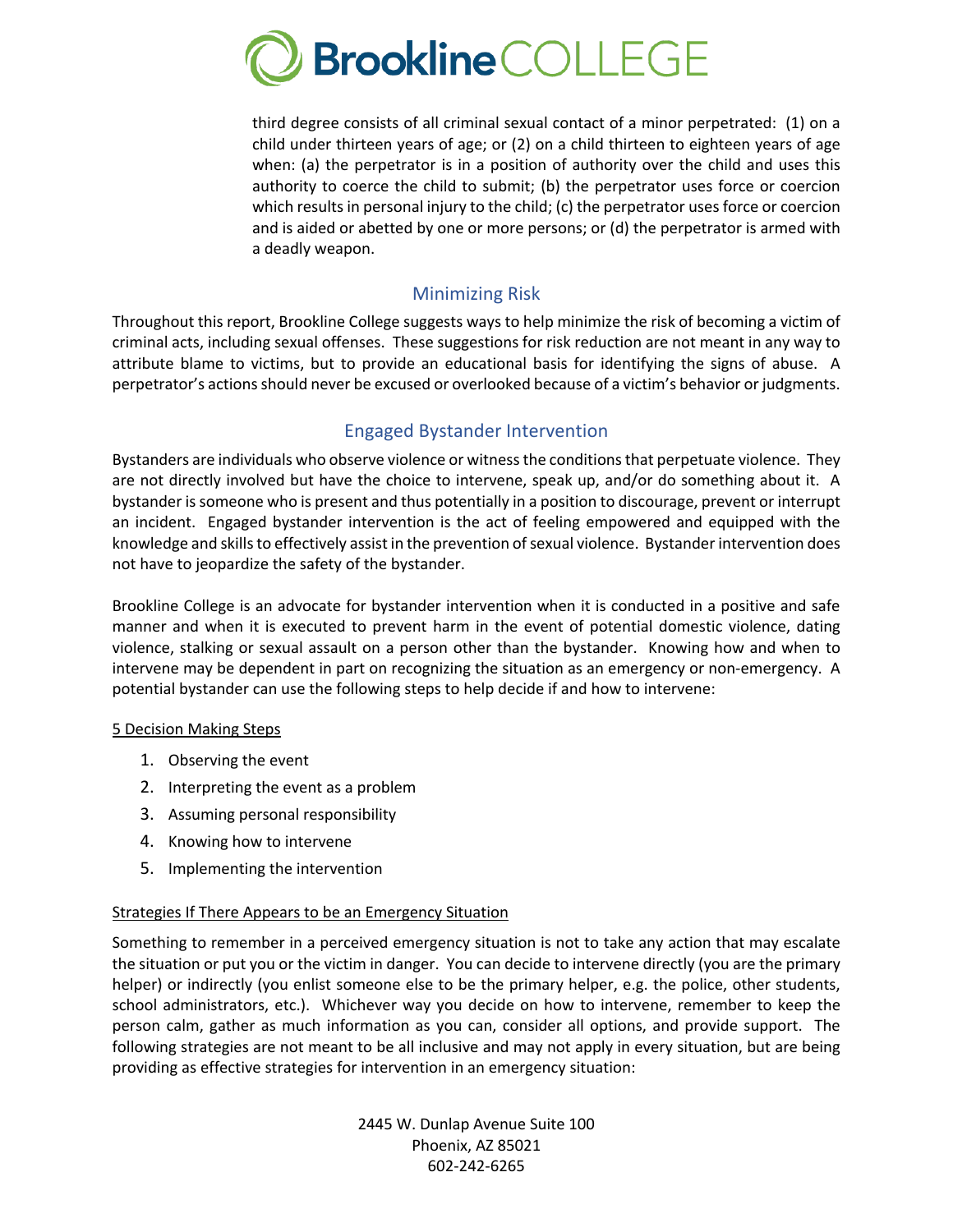# **Brookline** COLLEGE

- Identify the best exit strategies for those involved to get out of the situation. If prudent, create a distraction to potentially allow the victim to get to a safe place.
- State any and all requests clearly and directly.
- Consider all actions before intervening and choose the safest methods.
- Remember that verbal fights can quickly escalate to physical fights. If this happens, it is sometimes better to walk away and not try to be a hero.
- Act quickly but safely before a problem turns into a larger problem or crisis.
- Vocalize your commitment to help and engage other bystanders, as needed.
- Consider your personal exposure or liability regarding actions you know about which are criminal.
- If it is not safe for you to intervene directly, call 9-1-1.

#### Strategies in a Non-Emergency Situation

Similar to intervening in an emergency situation, a bystander can decide whether to act directly or indirectly as the best approach in a non-emergency situation. A direct intervention is speaking to the person directly, and an indirect intervention is speaking to another person who could be helpful or provide guidance, such as another student or a school employee. Again, the following strategies are not meant to be all inclusive and may not apply in every situation, but are being providing as effective strategies for intervention in a non-emergency situation:

- When evaluating the situation, remember to consider the frequency, duration and severity of the actions.
- Always be sensitive, understanding and non-judgmental.
- Recognize what you can and cannot do to help and engage others as needed.
- Identify the "red flags" and anticipate problems in advance of them happening.
- Create a distraction to delay or avoid a situation before it turns into an emergency.
- Do not make excuses for (or otherwise enable) the other person hold strong to your beliefs regarding the situation.
- Hold any and all conversations in a safe environment.

For more information on bystander intervention, please visit the following helpful resources:

- 1. Step UP!, a bystander intervention program http://stepupprogram.org/
- 2. The National Sexual Violence Resource Center https://www.nsvrc.org/projects/engagingbystanders-sexual-violence-prevention/bystander-intervention-resources
- 3. Sexual violence bystander Intervention Toolkit https://www.health.ny.gov/publications/2040.pdf
- 4. The Rape, Abuse and Incest National Network (RAINN) https://www.rainn.org/articles/yourrole-preventing-sexual-assault
- 5. No More http://nomore.org/take-action/preventviolence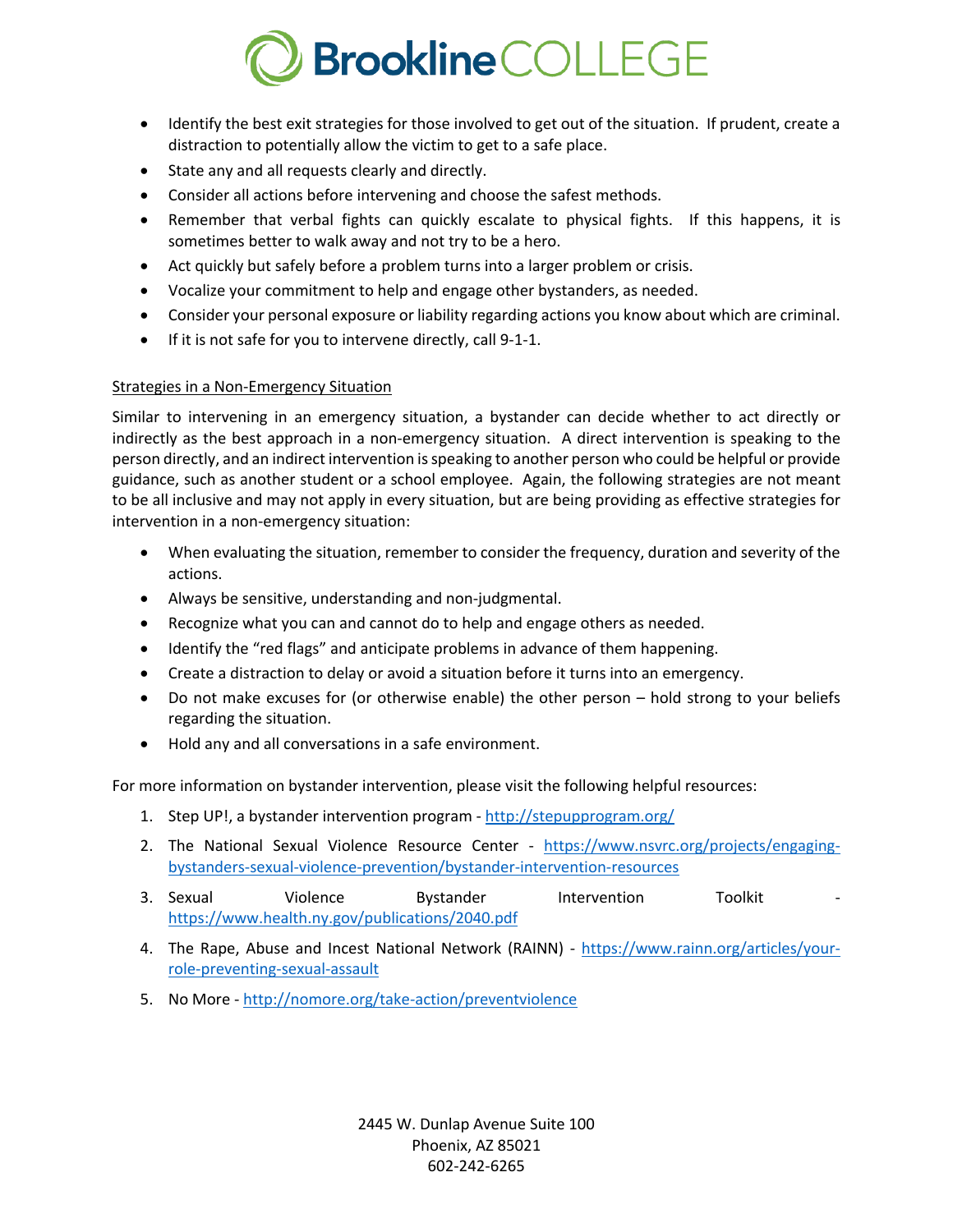

# Signs of Stalking

Stalking is a form of emotional abuse which may lead to physical and/or sexual abuse, and may be perpetrated by an acquaintance, friend, past or current spouse or significant other, or by a complete stranger. The following examples may be indicators that you are being stalked:

- You receive repeated, unwanted, intrusive, and/or frightening communications from the perpetrator by phone, text message, email and/or mail
- An individual repeatedly leaves or sends you unwanted items or gifts
- An individual waits for you at places such as your home, school, place of employment, or other places you frequent
- You are receiving threats of harm to you personally, your children, relatives, friends, and/or pets
- You experience damage to your home, vehicle or other personal property
- You are being harassed, defamed and/or monitored through social media

This list is not meant to be all-inclusive but can provide examples to help you determine whether you or someone you know is being stalked. If so, please contact a CSA at your campus or seek other resources and support for help.

# Examples of Domestic and Dating Violence

Acts of domestic or dating violence can take on many different forms of abuse, among them being the following:

- **Sexual Abuse:** Coercing or attempting to coerce any sexual contact or behavior without consent. This includes, but is not limited to, rape, attacks on sexual parts of the body, forcing sex after physical violence has occurred, or treating one in a sexually demeaning manner.
- **Physical Abuse:** Slapping, hitting, grabbing, shoving, pinching, biting, hair pulling, etc. are all types of physical abuse. This type of abuse can also include denying a partner medical care or forcing alcohol and/or drugs use upon him or her.
- **Emotional Abuse**: Undermining an individual's sense of self-worth and/or self-esteem is abusive. Emotional abuse may include, but is not limited to, constant criticism, diminishing one's abilities, name-calling, or damaging one's relationship with his or her children.
- **Economic Abuse:** Making or attempting to make a person financial dependent by maintaining complete control over financial resources, withholding one's access to money, or preventing an individual's attendance at school or employment.
- **Psychological Abuse:** Elements of psychological abuse include, but are not limited to causing fear by intimidation; threatening physical harm to self, partner, children, or partner's family or friends; destruction of pets and property and forcing isolation from family, friends or school and/or work.

The following scenarios may be indicators that domestic or dating violence is occurring or may lead to instances of violence or abuse:

- Your spouse or significant other checks up on you constantly by calling or texting you and becomes anxious when he or she does not know your whereabouts
- You feel isolated from your friends or family members because your spouse or significant other is demanding of your time and acts jealous when you talk to or spend time with others
- A person you are dating becomes possessive and gets too serious about the relationship too quickly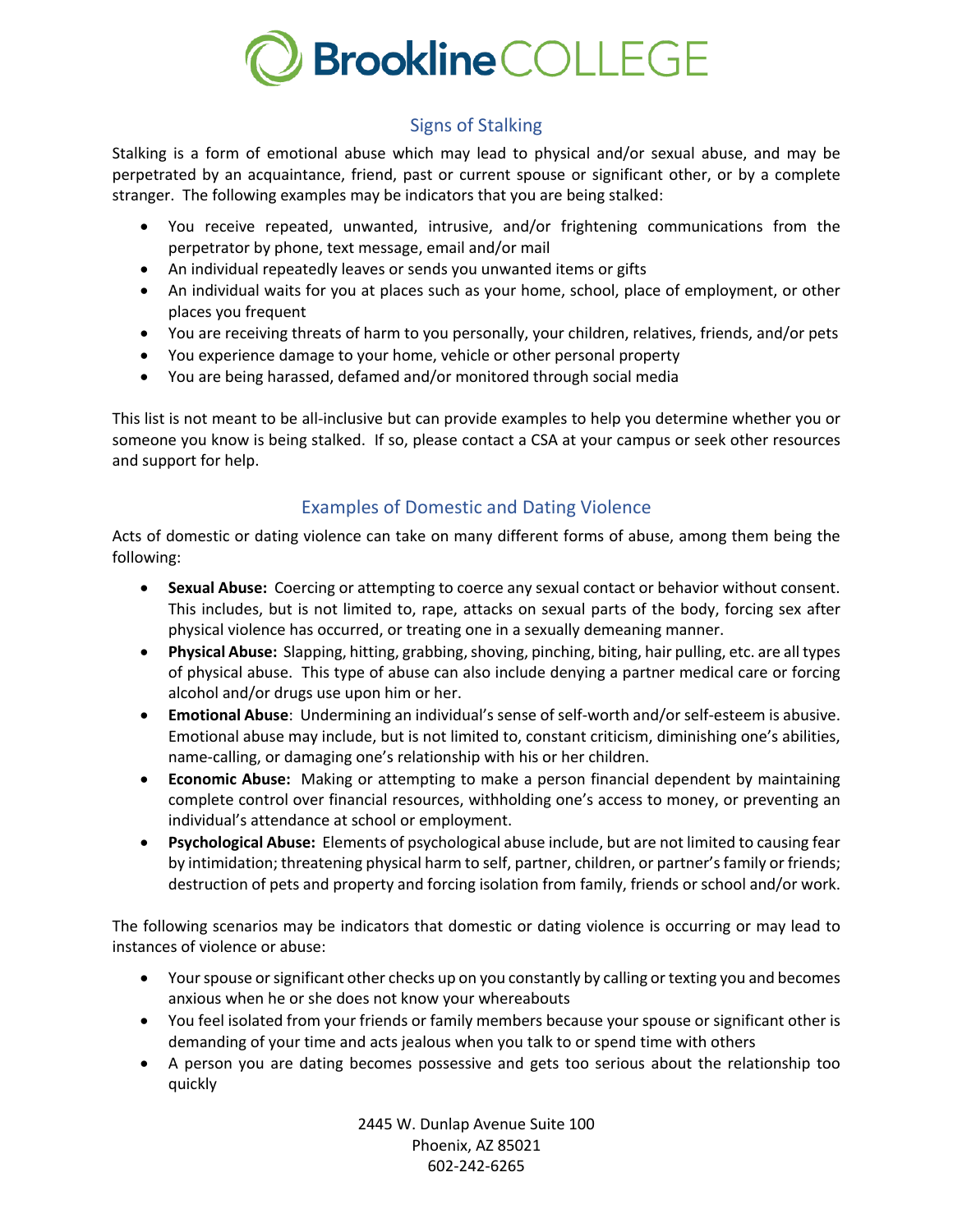

- A spouse or significant other expects or demands sexual contact when you are not interested or not willing to engage
- Your spouse or significant other constantly demeans you by putting you down or calling you names
- Your spouse or significant other threatens violence and/or abuses you physically, verbally and/or sexually
- Your spouse or significant other does not accept responsibility for his or her actions
- You discover someone is obtaining personal information about you by accessing public records, using internet search services, hiring private detectives, rummaging through your trash, contacting your friends, family, co-workers, neighbors, etc.

While understanding the signs of abuse and taking measures to reduce the risk of abuse may be steps to help explain the context of violence and may act as a deterrent, it can never be used to place blame on the victim or guarantee that violence will not occur. It is important to remember that when violence or abuse occurs, the perpetrator, not the victim, is responsible for his or her actions, and the victim's judgement or behavior is never an excuse for those actions.

If you have been a victim or believe you might become a victim of domestic or dating violence, taking the following proactive measures may help increase your safety:

#### **In the home**

- Know where and/or from whom to get help, and memorize and/or program emergency phone numbers
- Plan your escape route when needed, and ensure all other inhabitants know it
- Pack a bag with cash, keys, and important documents and have it accessible in case you have to leave your home quickly

#### **Outside the home**

- Vary your travel routes and shop and bank at different places, if possible
- Keep your cell phone with you and ensure 9-1-1 is programmed, along with any other emergency numbers
- Provide a picture of your abuser to friends and co-workers
- Avoid going to lunch alone

#### **In an Emergency Situation**

- If you are able to, dial 9-1-1 immediately
- If in your home, stay away from the kitchen, as the abuser may easily obtain a weapon (i.e., a knife)
- Get to a lockable room which has a phone and a window or door to escape
- If you can escape, make a lot of noise and run to a nearby trusted neighbor for help

## General Strategies to Help Prevent Sexual Assault or Other Violent Crimes

The following are proactive measures an individual can take which may minimize the risk of you becoming the victim of sexual assault and may help contribute to the overall safety and security of your campus community: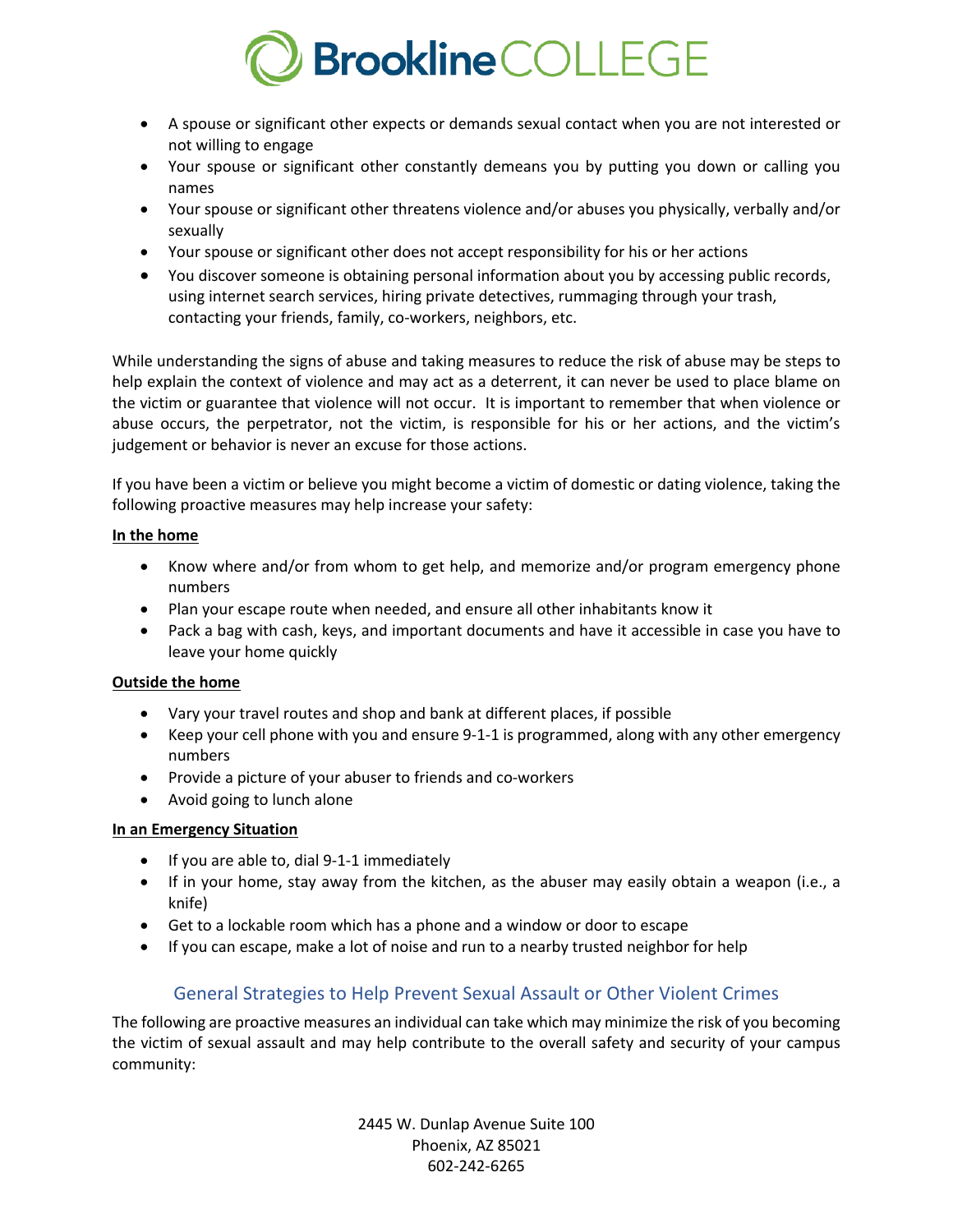

- Use a "buddy" system and avoid walking alone, especially at night. Travel in well-lit areas and in pairs or a group, if possible. Avoid deserted areas and shortcuts.
- Let family and friends know where you are going, your method of transportation, and when you will return.
- Never hitchhike or get in a stranger's car.
- Avoid excessive alcohol consumption, which may impair judgment, especially in unfamiliar surroundings or situations. Additionally, to that end:
	- o Be aware of rape drugs.
	- $\circ$  Do not leave your drink unattended and keep track of how many drinks you have had.
	- $\circ$  Only drink from un-opened containers or from drinks you have watched being made and poured.
	- o Avoid group drinks like punch bowls.
	- $\circ$  If you feel extremely tired or drunk for no apparent reason, you may have been drugged. Find a friend and have him/her help you leave as soon as possible.
	- o If you feel you have been drugged, get to a hospital to be tested.
- Always lock your door when you are home or away.
- Always lock your vehicle and keep your keys with you at all times.
- When possible, leave items of value at home.
- If you need to have valuables with you, never leave them visible in your vehicle.
- Avoid being distracted (talking on your cell phone, texting, etc.) when walking through parking lots or in other public areas.
- Do not leave personal property unattended in classrooms, labs, or in the student lounge.
- If you feel unsafe or threatened, contact the Front Desk Receptionist or a designated CSA, or dial 9-1-1.

Although the steps listed above cannot guarantee that criminal activity will not occur, they may serve as deterrents and reduce the risk of crime occurring.

## Policy on Retaliation

Brookline College believes strongly that students and employees have the right to be free from retaliation and intimidation in any form. To that end, Brookline College and its administration will not allow for intimidation, threats, coercion, or discrimination against any individual for the purpose of interfering with any right or privilege secured by Title IX, or because the individual has made a report or complaint, testified, assisted, or participated or refused to participate in any manner in an investigation, proceeding, or hearing. Intimidation, threats, coercion, or discrimination, including charges against an individual for code of conduct violations that do not involve sex discrimination or sexual harassment, but arise out of the same facts or circumstances as a report or complaint of sex discrimination, or a report or formal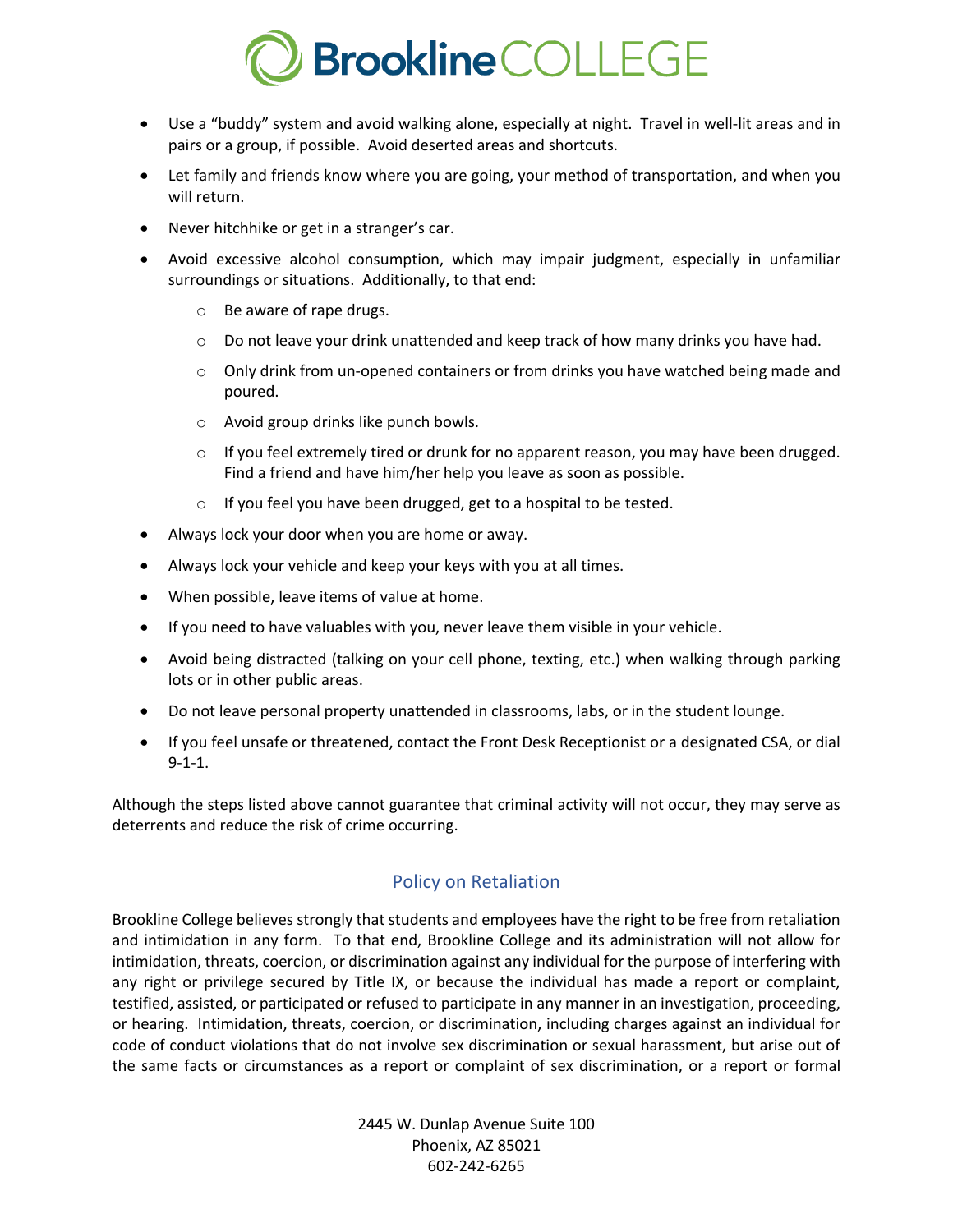

complaint of sexual harassment, for the purpose of interfering with any right or privilege secured by Title IX, constitutes retaliation and will not be allowed.

The College will keep confidential the identity of any individual who has made a report or complaint of sex discrimination, including any individual who has made a report or filed a formal complaint of sexual harassment, any complainant, any individual who has been reported to be the perpetrator of sex discrimination, any respondent, and any witness, except as may be permitted by the FERPA statute, 20 U.S.C. 1232g, or FERPA regulations, 34 CFR part 99, or as required by law, or to carry out the purposes of 34 CFR part 106, including the conduct of any investigation, hearing, or judicial proceeding arising thereunder. Complaints alleging retaliation may be filed according to the College's grievance procedures for sex discrimination. Any student or employee who is experiencing retaliation and/or intimidation should report this immediately to the Title IX Coordinator, the Human Resources Department, a Campus Security Authority, or to a member of the Corporate Security Team as identified in this Annual Security Report.

# Policy on Voluntary Reporting

Brookline College encourages any victim of sexual assault, domestic violence, dating violence or stalking to notify law enforcement immediately; however, the ultimate decision to do so and/or when to do so must reside with the victim. All victims have the right to deny assistance from or involvement with law enforcement. If a victim does decide to report the crime to law enforcement, the following one of two things can happen:

- 1. The victim can file a complaint but request not to have charges filed against the accused perpetrator(s). The decision to file charges can be made at a later time, but depending on the amount of time that passes, evidence may be lost or unusable. Therefore, it is important that victims cooperative fully with any ongoing investigation and have a rape kit completed (if rape was involved) so that the chances for filing criminal charges in the future are greater, if so desired.
- 2. The victim can file a complaint and press charges immediately. This would involve full cooperation with law enforcement and the prosecutor's office to determine if the accused perpetrator can and will be charged criminally.

In addition to reporting the crime to law enforcement, victims should report these crimes to either or to both of the following College officials:

Don Corvin **Sara Cramlet** Sara Cramlet **Sara Cramlet** Senior VP of Compliance / Title IX Coordinator Senior VP of Human Resources 1401 Dove Street, Suite 220 1401 Dove Street, Suite 340 Newport Beach, CA 92660 Newport Beach, CA 92660 (949) 590-4882 (949) 407-6685 unitekcompliance@unitek.com scramlet@unitek.com

Any person may report sex discrimination or sexual harassment (including sexual assault, domestic violence, dating violence, and stalking) in person, by mail, by telephone, or by email using the contact information above. The report may be made at any time (including during non-business hours) by using the telephone number or email address, or by mail to the office addresses listed above. The College will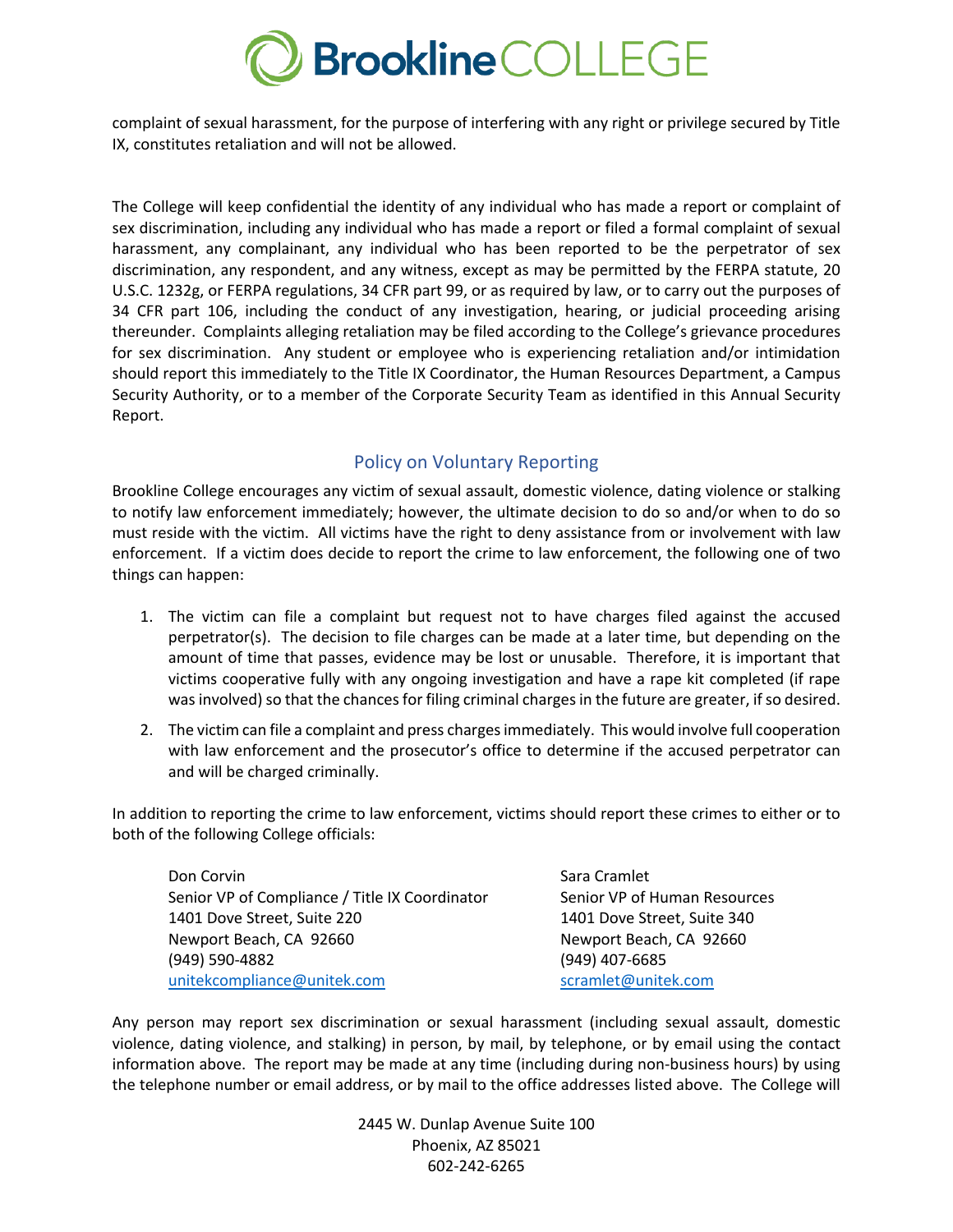

assist by providing options for outside resources, pursuing an investigation, and/or conducting applicable disciplinary proceedings/actions.

#### **Crime Awareness and Prevention Program**

The previous sections of this report contain policies and procedures which are designed to inform students and employees about campus security and to encourage and promote responsibility for their own security and the security of others. Employees and students are made aware of all services Brookline College provides during their respective orientations, in the college catalog, in student and employee handbooks, and in Brookline's policies and procedures, which includes this security report distributed annually and available to all students and employees 24 hours a day, 7 days a week. Brookline College's crime awareness and prevention program consists of promoting campus community awareness; providing suggestions and methods to minimize the risk of campus crime and violence; providing applicable resources to assist victims of crime; publishing crime statistics on an annual basis in the Annual Security Report; and ensuring that applicable investigations and disciplinary proceedings are conducted in the event of a crime occurring. Through the administration of this program, the College is committed to cultivating and providing an environment that is free of criminal activity and maintains a zero tolerance policy for criminal activity and sexual assault. In addition, the College feels strongly that increased safety and security can be achieved through the efforts of the entire campus community.

#### Program to Prevent Domestic Violence, Dating Violence, Sexual Assault and Stalking

Brookline College's program includes community-wide awareness and is focused on the prevention of domestic violence, dating violence, sexual assault and stalking. In accordance with Clery Act requirements, the program is culturally relevant; inclusive of diverse communities and identities, sustainable, responsive to community needs, and informed by research or assessed for value, effectiveness, or outcome; and considers environmental risk and protective factors as they occur on the individual, relationship, institutional, community and societal levels.

As stated above, Brookline's program consists of primary prevention and awareness programs for all incoming students and new employees and provides for ongoing reinforcement and continual training opportunities for both students and employees. The components of this program are described throughout this Annual Security Report and consist of the following components:

- 1. Brookline's assertion that crimes of domestic violence, dating violence, sexual assault and stalking are strongly prohibited.
- 2. Definitions of domestic violence, dating violence, sexual assault, stalking, and what constitutes consent, including applicable definitions under local jurisdiction (states of Arizona and New Mexico).
- 3. Affirmation of Brookline's support for safe and positive bystander intervention and providing effective strategies and relevant resources.
- 4. Signs of domestic abuse, dating abuse, sexual assault and stalking to help students and employees identify when it could be happening to them.
- 5. Strategies to reduce the risk of becoming a victim of sexual assault or other violent crimes.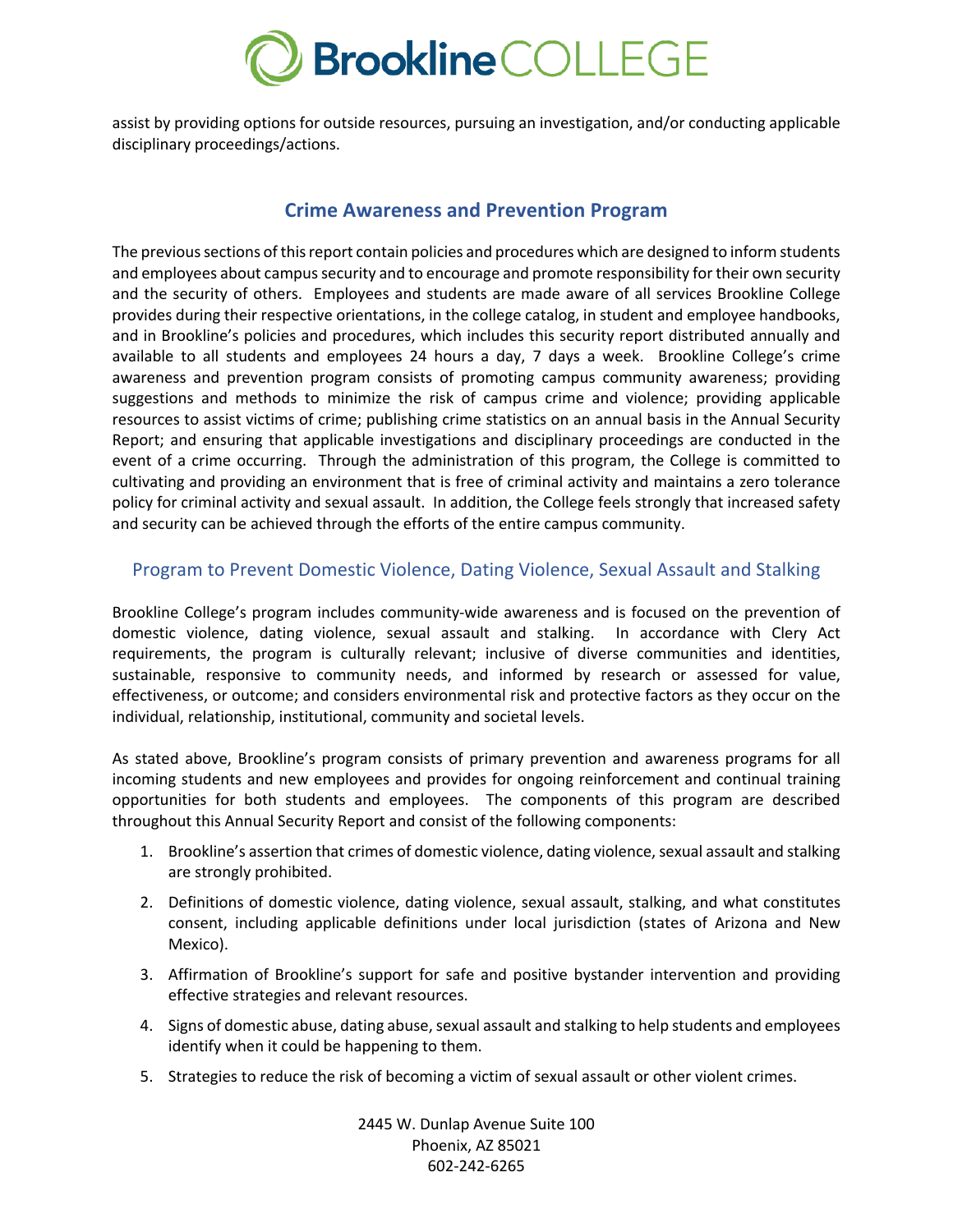

- 6. Procedures that victims should follow in the event of domestic abuse, dating abuse, sexual assault and/or stalking.
- 7. Efforts made by Brookline College to protect the confidentiality of victims and other applicable parties.
- 8. Current listing of applicable online and off-campus resources, categorized by location, for local law enforcement, emergency services, legal assistance, victim advocacy, restraining orders, and other services available for victims of sexual assault and/or abuse.
- 9. Options for assistance with protective orders and changes to living, working, transportation and school situations and schedules.
- 10. Procedures for applicable investigations and/or disciplinary actions in cases of alleged domestic violence, dating violence, sexual assault and stalking.

#### Primary Prevention and Awareness Program

To promote ongoing prevention and awareness for students and employees, informational notices are posted on campus bulletin boards and email blasts and/or social media posts are provided as applicable.

## If You Are a Victim of Sexual Assault or Domestic Violence

If you become the victim of a sexual assault or domestic violence, you should consider calling the police and seeking medical attention immediately. Additionally, if you fear for your safety or others around you, filing a protective order may be a good idea. We also encourage victims to report the offense to a CSA who will coordinate with Brookline College's Title IX Coordinator to provide you with support and resources, including assistance with notifying local law enforcement authorities, if so desired.

It is important to remember that being the victim of a sexual assault or domestic violence is not your fault. Nothing in what you said, the way you looked, where you were, or who you were with gives anyone the right to assault you. But regardless of this not being your fault in any way, you may still be feeling afraid, ashamed, angry, sad, helpless, betrayed or depressed. For this reason, it is important for you to seek help immediately after the attack and in the days and weeks following. The following are some things you can do if you have been sexually assaulted:

- If you are in danger or need medical care, call 9-1-1. If you can, get away from the person who assaulted you and get to a safe place as fast as you can.
- Save everything that may have the attacker's DNA on it. Do not brush, comb or clean any part of your body. Do not change clothes, if possible. Do not touch or change anything at the scene of the assault. That way the local police will have physical evidence from the person who assaulted you.
- Go to the nearest hospital emergency room as soon as possible, where you can be examined and treated for any injuries. In case of rape, you can be given medication to prevent HIV and other sexually transmitted infections and emergency contraception to prevent pregnancy. A doctor or nurse will use a rape kit to collect evidence which may include fibers, hair, saliva, semen or clothing left behind by the attacker.
- If you think you were drugged, talk to the hospital staff about being tested for date rape drugs, such as Rohypnol, Gamma Hydroxybutyrate (GHB), and other drugs.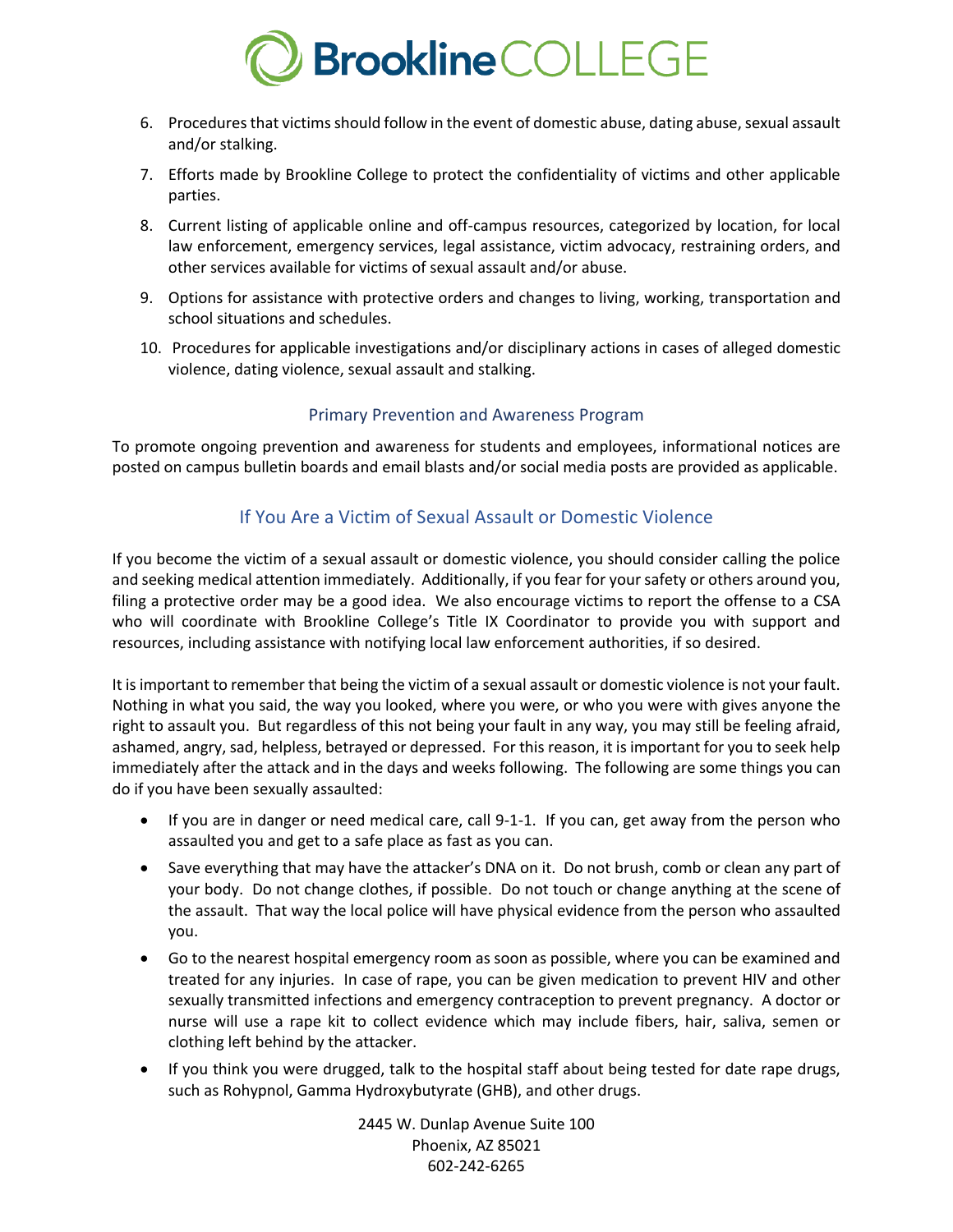

• Call a friend or family member you trust or call a crisis center or hotline to help you find support and resources near you.

Some online and off-campus resources to help prevent sexual assault and/or to help you in the event of sexual assault or domestic abuse are included on the next page.

#### **Online Resources**:

- 1. The Rape, Abuse and Incest National Network (RAINN) is the nation's largest anti-sexual assault organization. The following strategies are recommended by RAINN to reduce potential risk:
	- a. Steps you can take in a social situation to prevent sexual assault https://rainn.org/articles/steps-you-can-take-prevent-sexual-assault
	- b. Safety planning https://www.rainn.org/articles/safety-planning
	- c. How to respond if someone is pressuring you https://www.rainn.org/articles/how-respond-if-someone-pressuring-you
	- d. Staying safe on campus https://www.rainn.org/articles/staying-safe-campus
	- e. Your role as a bystander in preventing sexual assault https://rainn.org/articles/your-role-preventing-sexual-assault
	- f. What consent looks like https://rainn.org/articles/what-is-consent
	- g. Protecting a child from sexual assault https://rainn.org/articles/how-can-i-protect-my-child-sexual-assault
- 2. The United States Department of Justice https://www.justice.gov/ovw/sexual-assault
- 3. Next Door Solutions to Domestic Violence http://www.nextdoor.org/
- 4. The National Domestic Violence Hotline operates 24 hours a day, seven days a week, is confidential and free of cost, and provides lifesaving tools and immediate support to enable victims to find safety and live lives free of abuse:
	- a. Help for Survivors http://www.thehotline.org/help/help-for-survivors/
	- b. Path to Safety http://www.thehotline.org/help/path-to-safety/
	- c. Survivor Stories http://www.thehotline.org/about-us/share-your-story/
	- d. Moving on Emotionally After an Abusive Relationship http://www.thehotline.org/2012/05/emotionally-recovering-from-an-abusiverelationship/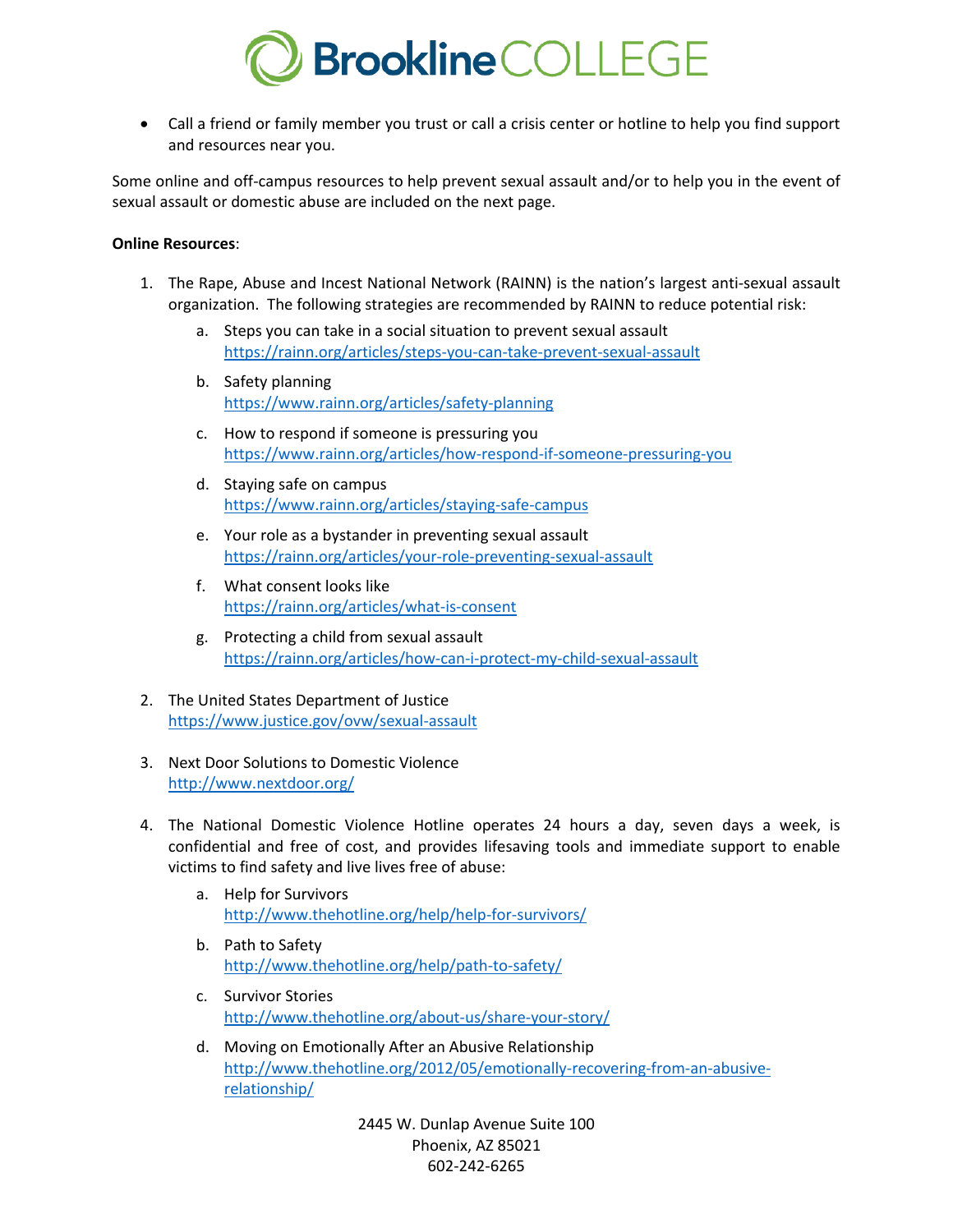

## Protective Orders

Brookline College complies with state laws with respect to orders of protection, "no contact" orders, restraining orders, or similar lawful orders. A student who obtains a protective order should immediately provide a copy to a Campus Security Authority (employeesshould provide a copy to their direct supervisor and/or to Human Resources). The Campus Security Authority, in collaboration with the Title IX Coordinator, will develop a plan to ensure the provisions of the order are followed. This may include but is not limited to: changing classroom location and/or seating within the classroom; special parking arrangements, increased patrol services; and escorts.

An Emergency Protective Order can help protect a victim of abuse, sexual harassment, or stalking. This type of protective order is available 24 hours a day through your local police department. Other protective orders can be applied for through the court systems within your local county. The College cannot apply for a legal order of protection, "no contact" order or restraining order for a victim or on his/her behalf. Victims are required to apply directly for these services on their own behalf. However, the College will abide by the requirements of the order to help ensure the victim's safety.

# Confidentiality

Brookline College is committed to protecting the confidentiality of the victim in either the presence or absence of a victim's request for confidentiality. Personally identifying information (PII) will not be included in any publicly available records, including Clery Act reporting, the college's Annual Security Report, or in any Timely Warning Notices that could be issued. Per Section 40002(a) of the Violence Against Women Act of 1994, "personally identifying information" is defined as "individually identifying information for or about an individual, including information likely to disclose the location of a victim of domestic violence, dating violence, sexual assault or stalking, regardless of whether the information is encoded, encrypted, hashed or otherwise protected, including: a first and last name; a home or other physical address; contact information (including a postal, email or Internet protocol address, or telephone or fax number); a social security number, driver's license number, passport number or student identification number; and any other information, including date of birth, racial or ethnic background, or religious affiliation that would serve to identify any individual."

The Family Educational Rights and Privacy Act (FERPA) allows schools to disclose "directory" information without the student's consent. For Brookline College, "Directory Information" is defined as student's name, identification number, program name, address, email address, telephone number, date and place of birth, honors and awards, enrollment status, most recent previous educational institution attended, and dates of attendance. At any time, all students have the right to "opt out" of allowing the college to share this directory information. However, regardless of whether a student has opted out or not opted out, personally identifying information about the victim and other applicable parties will be treated as confidential and only shared with individuals who have a specific need-to-know reason, such as individuals who are conducting an investigation and/or disciplinary proceedings or those involved in providing support services to the victim, such as accommodations and protective measures. To that end, the College will maintain as confidential any accommodations or protective measures provided to the victim to the extent that maintaining such confidentiality would not impair the ability of the college to provide the accommodations or protective measures.

Students may opt out of allowing the college to share Directory Information at any time by contacting the Campus Registrar.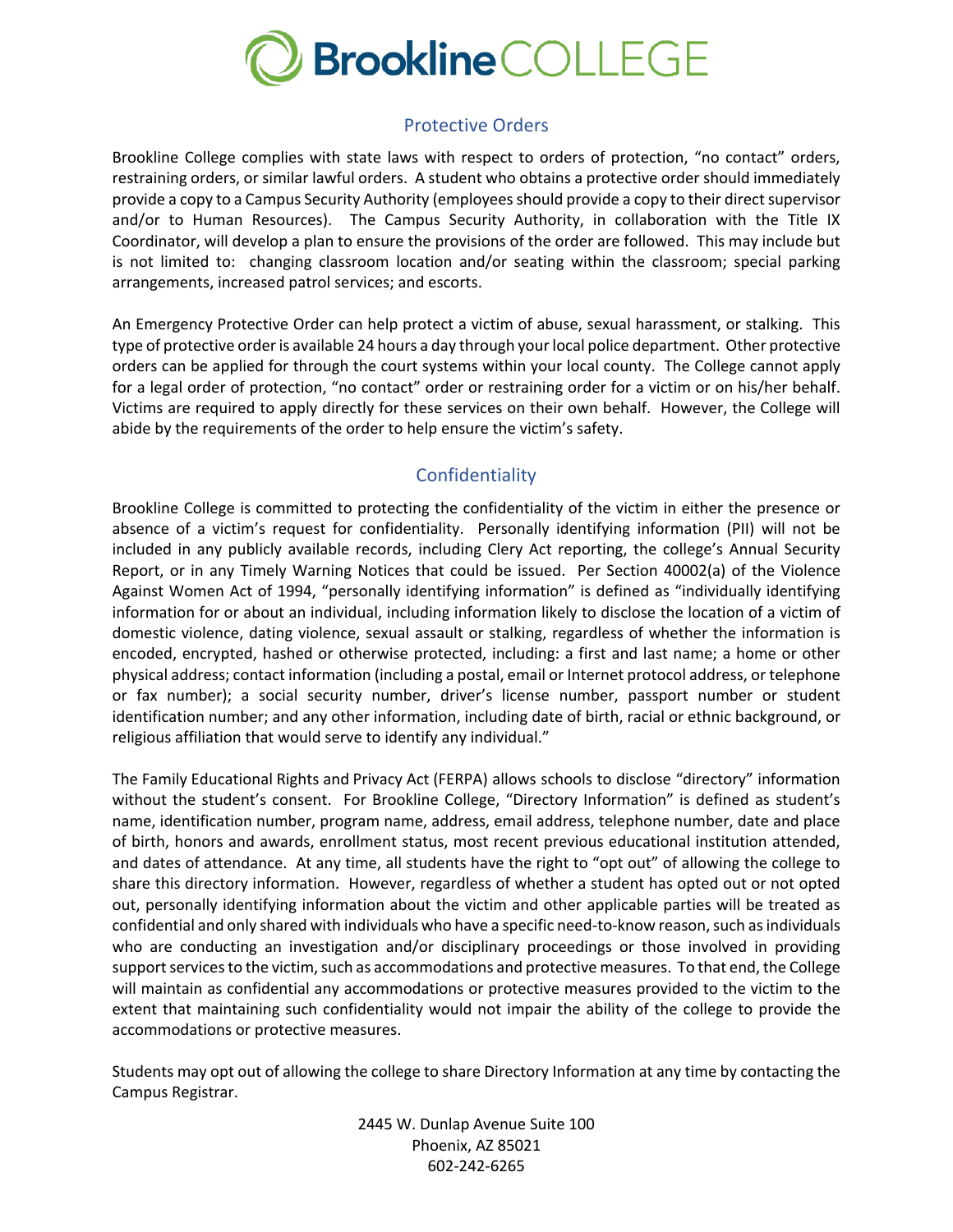

#### Options for Supportive Measures and Complainant's Rights

Upon receipt of a report of alleged domestic violence, dating violence, sexual assault and/or stalking on or off campus, Brookline College is obligated and will provide the complainant with written documentation regarding his/her rights and options and written notification regarding supportive measures available to him or her, including academic, living, transportation and work situations. This written notification will include information regarding supportive measures, available assistance in making requests for supportive measures, and who to address requests to. At the complainant's request and to the best of the College's ability, Brookline College will provide the complainant and/or the respondent with appropriate supportive measures. If possible and reasonably available, the parties may be offered changes to academic, living, working or transportation situations regardless if the complainant files a formal complaint or reports the alleged crime to local law enforcement. Examples of supportive measures may be to transfer a student to a different cohort group or withdrawing and re-enrolling if there is no option for moving to a different cohort group or different campus. A supportive measure regarding a work situation may be changing a person's hours or transferring to another department. A supportive measure for transportation may be arranging for special parking or having the complainant escorted to and from his/her car. A complainant or respondent who wishes to request supportive measure(s) should contact the Title IX Coordinator, a Campus Security Authority, and/or the Human Resources Department.

Below are procedures the College will follow upon receiving a report of domestic violence, dating violence, sexual assault and stalking:

- 1. The College will help provide the complainant with access to medical care, as needed and requested by the complainant.
- 2. The College will assess the immediate safety needs of the complainant.
- 3. The College will provide the complainant with written contact information for the local authorities and will help the complainant contact the authorities at the complainant's request.
- 4. The College will provide written information on how to preserve evidence, if any.
- 5. The College will provide the complainant with written documentation regarding the services of WellConnect, a referral and counseling services available to all students.
- 6. As stated above, the College will determine if any immediate supportive measures need to be implemented and will maintain confidentiality of these measures to the extent that maintaining such confidentiality would not impair the ability of the College to provide the supportive measures. These supportive measures may include:
	- i. Counseling referrals
	- ii. Deadline extensions or other academic adjustments
	- iii. Modification of work or class schedules
	- iv. Campus escort services
	- v. Mutual restrictions on contact between the parties
	- vi. Leaves of absence
	- vii. Increase security and monitoring of certain areas of the campus
- 7. The College will provide written information on how to obtain a protective/restraining order through the respective court system (or an Emergency Protective Order through local authorities).
- 8. The College will provide the complainant with written documentation regarding his/her rights and options.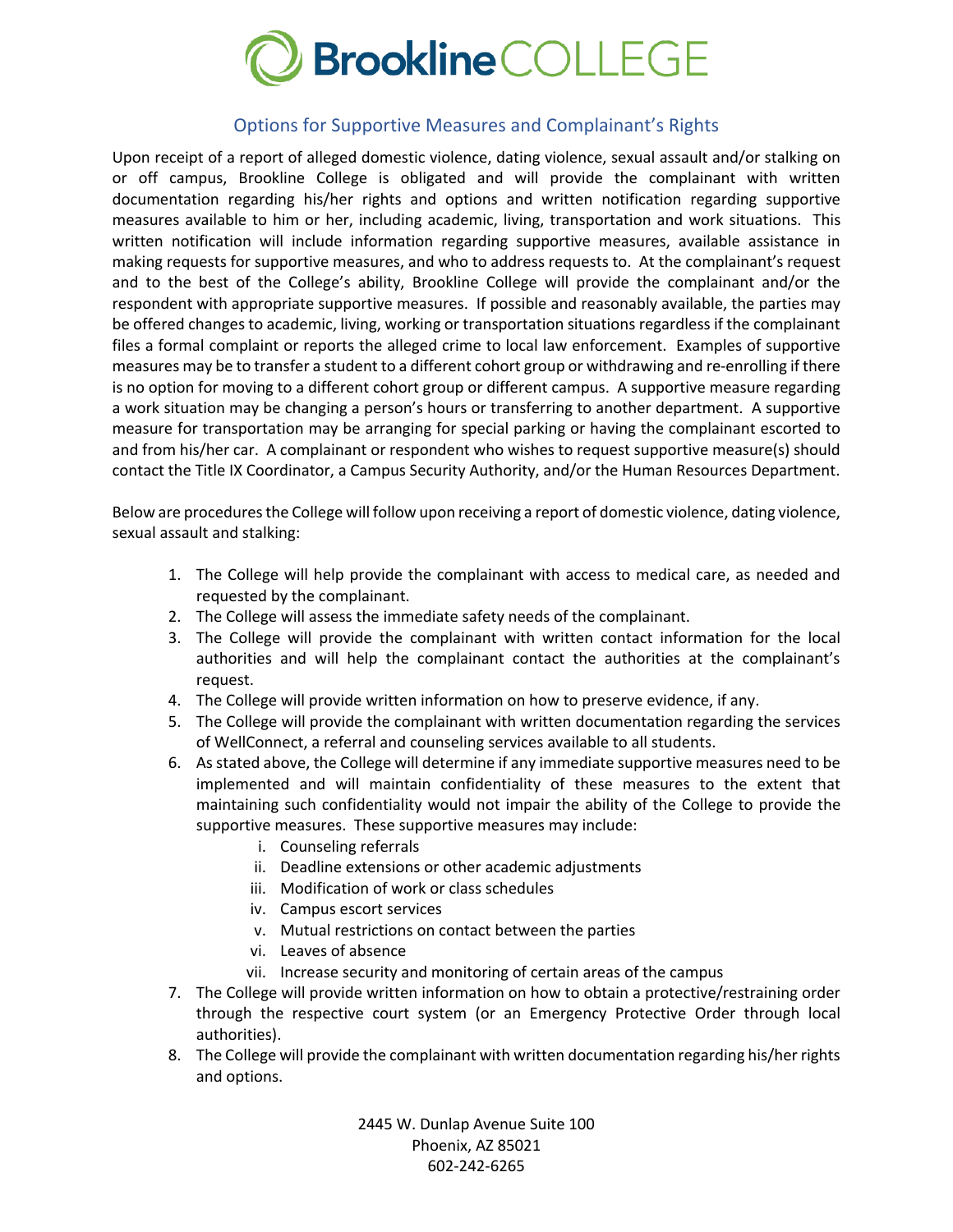

9. The College will provide the complainant with written documentation regarding the investigation and disciplinary proceedings which will be conducted as a result of the report.

# **Grievance Process to Address Title IX Sexual Harassment Complaints**

Brookline College maintains a grievance process which treat complainants and respondents equitably by providing resolution to a complainant where a determination of responsibility for sexual harassment has been made against the respondent, and by following a grievance process before imposing any disciplinary sanctions or other actions that are not supportive measures against a respondent. The College's process is designed to enable the restoration or preservation of equal access to the College's education program or activity. Such resolution may include the supportive measures listed in this document and/or may be punitive or disciplinary, without regard to burdening the respondent, as applicable. The investigation will include an objective evaluation of all relevant evidence, and credibility will not be pre-determined based on a person's status as complainant, respondent or witness.

Individuals designated by the College to conduct an informal resolution process, which includes the Title IX Coordinator, investigator(s), and decision-maker(s), will not have a conflict of interest or bias for or against complainants or respondents generally or an individual complainant or respondent. Additionally, all individuals involved in the resolution process receive training on the definition of sexual harassment, the scope of the recipient's education program or activity, how to conduct an investigation and grievance process, and how to perform impartially, which includes not prejudging the facts at issue, no conflicts of interest, and no bias. The College ensures that decision-makers receive applicable training on any technology to be used at a live hearing and on issues of relevance of questions and evidence, including when questions and evidence about the complainant's sexual predisposition or prior sexual behavior are not relevant. The College also ensures that investigators receive training on issues of relevance to create an investigative report that fairly summarizes relevant evidence. Materials used to train Title IX Coordinators, investigators, decision-makers, and any person who facilitates an informal resolution process does not rely on sex stereotypes and promotes impartial investigations and adjudications of formal complaints of sexual harassment. Training materials used are maintained for a period of at least seven (7) years and posted to the institution's website.

Other elements of the College's grievance and informal resolution process include the following:

- The College will not presume that the respondent is responsible for the alleged conduct prior to a determination being made at the conclusion of the grievance process.
- The College strives to complete all resolution proceedings, including the investigation, formal and informal meetings, hearing, and sanctions, as applicable, within sixty (60) calendar days of receiving a report. However, there is an allowance for extensions of timeframes for good cause, as necessary, and in that instance, written notice will be provided to the complainant and the respondent announcing the delay and the reason for it. Good cause may include considerations such as the absence of a party, a party's advisor, or a witness; concurrent law enforcement activity; or the need for language assistance or accommodation of disabilities.
- The College uses the "preponderance of evidence" standard of evidence to determine whether the respondent has violated the College's policies. Use of this standard is irrespective of whether the respondent is a student or employee and is used consistently in all formal complaints of sexual harassment.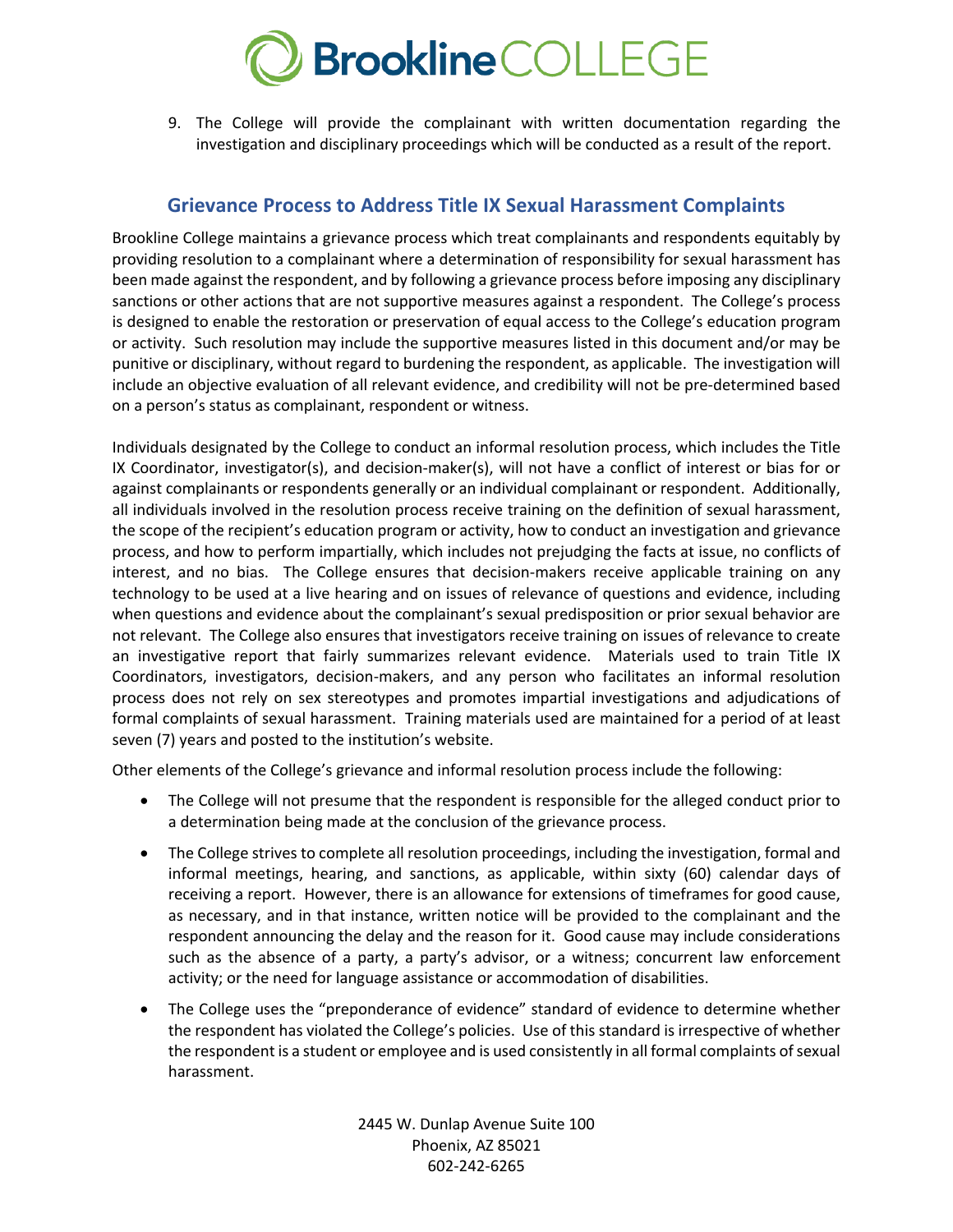

- Disciplinary actions for employees may include, but are not limited to, verbal warnings, letters of reprimand, suspension with or without pay, and termination. Such disciplinary actions for students may range from counseling to suspension and/or expulsion.
- Both the complainant and the respondent will be provided with written documentation of his/her right to appeal the decision and/or the sanction imposed. The appeal must be based on either a process error or based on new information/evidence which is introduced. Appeals must be made within 5 days of the original decision and should be directed to the Title IX Coordinator at unitekcompliance@unitek.com.
- The College will not rely upon or use questions or evidence which constitute, or seek disclosure of, information protected under a legally-recognized privilege unless the person holding such privilege has waived the privilege.

# Providing Notice of Allegations

Upon receipt of a formal complaint, the College will provide notice of the College's grievance process to all known parties, including the allegations of sexual harassment potentially constituting sexual harassment and including sufficient details known at the time and with sufficient time to prepare a response before any initial interview. Sufficient details include the identities of the parties involved in the incident, if known, the conduct allegedly constituting sexual harassment, and the date and location of the alleged incident, if known. The written notice will confirm that the respondent is presumed not responsible for the alleged conduct and that a determination regarding responsibility will be made at the conclusion of the grievance process. The written notice will also inform the parties that they may have an advisor of their choice, who may be, but is not required to be, an attorney, and that the parties may inspect and review evidence. Parties will also be reminded of the College's Code of Conduct which prohibits knowingly making false statements or knowingly submitting false information during the grievance process. During the course of the investigation, if the College decides to investigate allegations about the complainant or respondent which are not included in the original notice, the College will notify the parties of the additional allegations.

# Dismissal of a Formal Complaint

The College will investigate the allegations in a formal complaint; however, if the conduct alleged in the formal complaint would not constitute sexual harassment even if proved, did not occur in the College's education program or activity, or did not occur against a person in the United States, then the College will dismiss the formal complaint with regard to that conduct for purposes of sexual harassment under Title IX. Dismissal of a formal complaint for these reasons does not preclude action under another provision of the College's Code of Conduct.

The College may also dismiss the formal complaint or any allegations contained therein if at any time during the investigation or hearing: (1) a complainant notifies the Title IX Coordinator in writing that the complainant would like to withdraw the formal complaint or any allegations contained therein; (2) the respondent is no longer enrolled or employed by the College; or (3) specific circumstances prevent the College from gathering evidence sufficient to reach a determination as to the formal complaint or allegations contained therein. Upon any dismissal, the College will provide prompt written notification of the dismissal and the reason(s) for the dismissal action.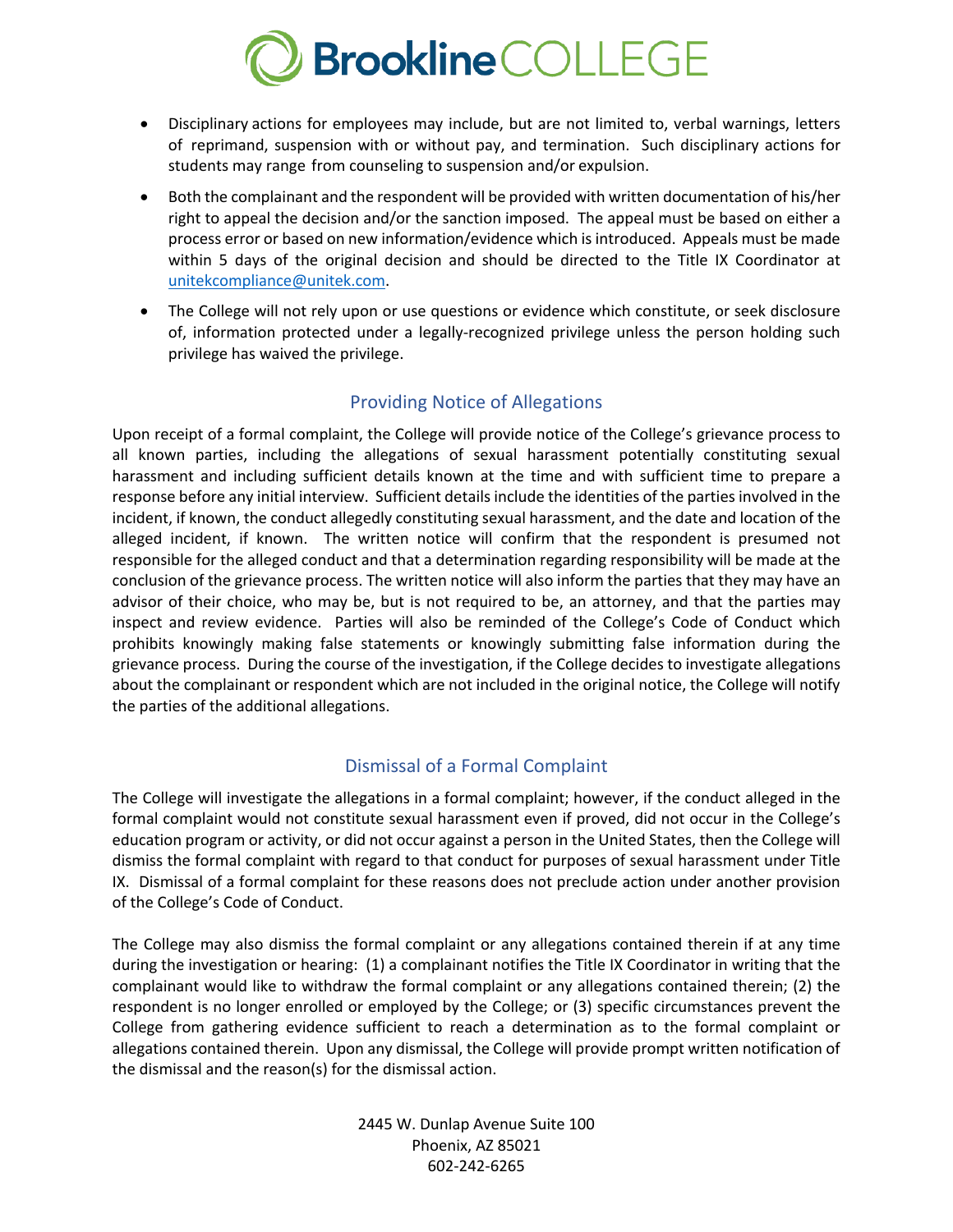

# Consolidation of Formal Complaints

The College reserves the right to consolidate formal complaints as to allegations of sexual harassment against more than one respondent, or by more than one complainant against one or more respondents, or by one party against the other party, where the allegations of sexual harassment arise out of the same facts or circumstances.

#### Investigation of a Formal Complaint

During an investigation of a formal complaint, the College will ensure the following:

- The burden of proof and the burden of gathering evidence sufficient to reach a determination regarding responsibility will rest on the College and not on the parties, provided that the College cannot access, consider, disclose, or otherwise use a party's records that are made or maintained by a physician, psychiatrist, psychologist, or other recognized professional or paraprofessional acting in the professional's or paraprofessional's capacity, or assisting in that capacity, and which are made and maintained in connection with the provision of treatment to the party, unless the College obtains that party's voluntary, written consent to do so for a grievance process.
- Both parties will be provided with equal opportunity to present witnesses, including fact and expert witnesses, and other inculpatory evidence (usually favorable to the complainant) and exculpatory evidence (usually favorable to the respondent).
- The College will not restrict the ability of either party to discuss the allegations under investigation or to gather and present relevant evidence.
- Both parties will be provided with the same opportunities to have others present during any grievance proceeding, including the opportunity to be accompanied to any related meeting or proceeding by the advisor of their choice, who may be, but is not required to be, an attorney, and not limit the choice or presence of advisor for either the complainant or respondent in any meeting or grievance proceeding. The College, however, may establish restrictions regarding the extent to which the advisor may participate in the proceedings, as long as the restrictions apply equally to both parties.
- The College will provide, to a party whose participation is invited or expected, written notice of the date, time, location, participants, and purpose of all hearings, investigative interviews, or other meetings, with sufficient time for the party to prepare to participate.
- The College will provide both parties with an equal opportunity to inspect and review any evidence obtained as part of the investigation that is directly related to the allegations raised in a formal complaint, including the evidence upon which the College does not intend to rely in reaching a determination regarding responsibility and inculpatory or exculpatory evidence whether obtained from a party or other source, so that each party can meaningfully respond to the evidence prior to conclusion of the investigation.
	- $\circ$  Prior to completion of the investigative report, the College will send to each party and the party's advisor, if any, the evidence subject to inspection and review in an electronic format or a hard copy, and the parties will have at least 10 days to submit a written response, which the investigator will consider prior to completion of the investigative report. The College will make all such evidence subject to the parties' inspection and review available at any hearing to give each party equal opportunity to refer to such evidence during the hearing, including for purposes of cross-examination.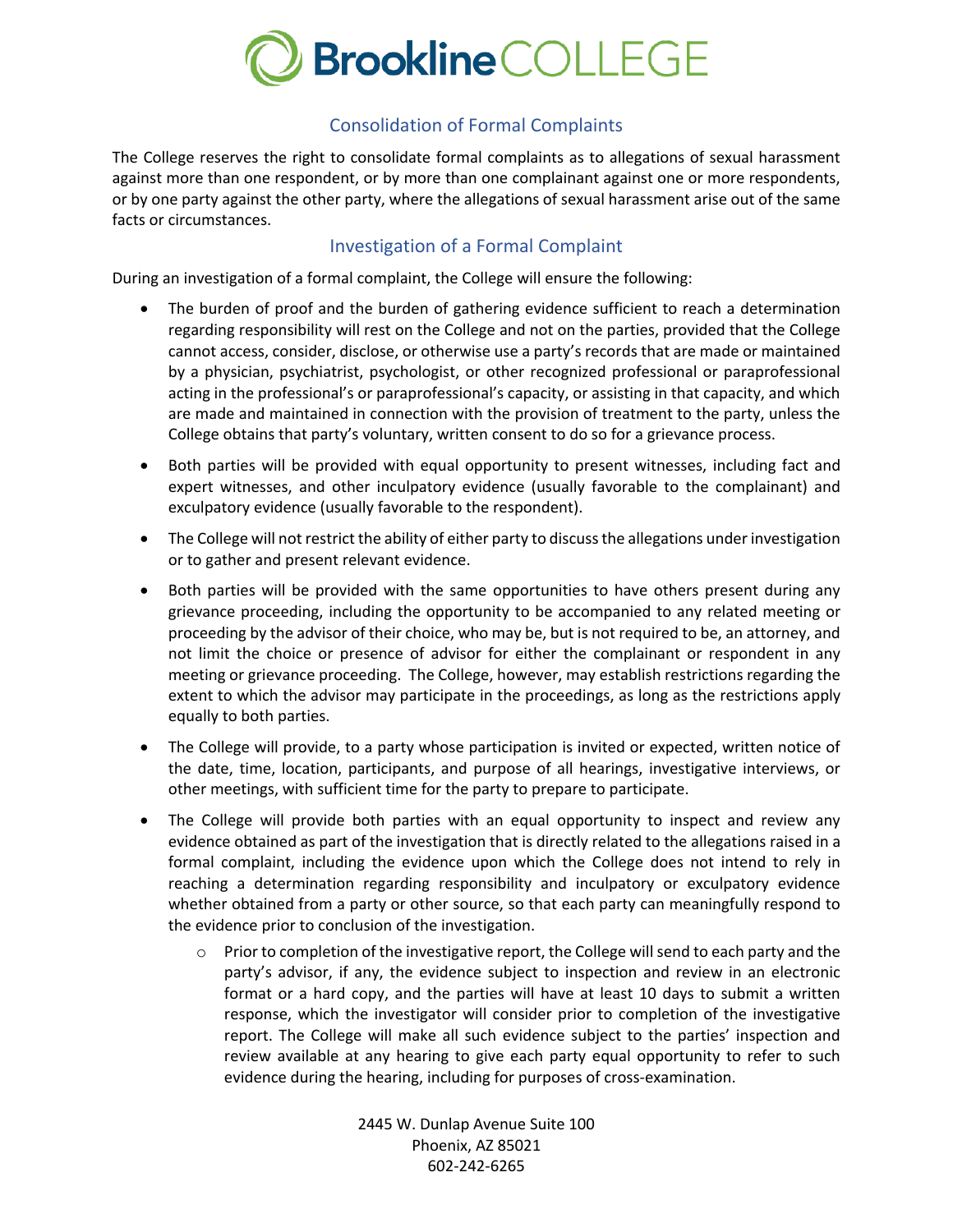

• The College will ensure the creation of an investigative report that fairly summarizes relevant evidence and, at least 10 days prior to a hearing (if a hearing is required under this section or otherwise provided) or other time of determination regarding responsibility, send to each party and the party's advisor, if any, the investigative report in an electronic format or a hard copy, for their review and written response.

#### **Hearings**

The College's grievance process allows for a live hearing, as applicable. The following outlines the College's process when conducting a hearing:

- At the live hearing, the decision-maker(s) will permit each party's advisor to ask the other party and any witnesses all relevant questions and follow-up questions, including those challenging credibility. Such cross-examination at the live hearing will be conducted directly, orally, and in real time by the party's advisor of choice and never by a party personally, notwithstanding the discretion of the College to otherwise restrict the extent to which advisors may participate in the proceedings.
- At the request of either party, the College will provide for the live hearing to occur with the parties located in separate rooms with technology enabling the decisionmaker(s) and parties to simultaneously see and hear the party or the witness answering questions.
- The College will ensure that only relevant cross-examination and other questions may be asked of a party or witness. Before a complainant, respondent, or witness answers a cross-examination or other question, the decision-maker(s) must first determine whether the question is relevant and explain any decision to exclude a question as not relevant.
- If a party does not have an advisor present at the live hearing, the College will provide without fee or charge to that party, an advisor of the recipient's choice, who may be, but is not required to be, an attorney, to conduct cross-examination on behalf of that party.
- Questions and evidence about the complainant's sexual predisposition or prior sexual behavior will be deemed not relevant, unless such questions and evidence about the complainant's prior sexual behavior are offered to prove that someone other than the respondent committed the conduct alleged by the complainant, or if the questions and evidence concern specific incidents of the complainant's prior sexual behavior with respect to the respondent and are offered to prove consent.
- If a party or witness does not submit to cross-examination at the live hearing, the decisionmaker(s) will not rely on any statement of that party or witness in reaching a determination regarding responsibility; provided, however, that the decision-maker(s) cannot draw an inference about the determination regarding responsibility based solely on a party's or witness's absence from the live hearing or refusal to answer cross-examination or other questions.
- Live hearings may be conducted with all parties physically present in the same geographic location or, at the recipient's discretion, any or all parties, witnesses, and other participants may appear at the live hearing virtually, with technology enabling participants simultaneously to see and hear each other. In this case, the College will create an audio or audiovisual recording, or transcript, of any live hearing and make it available to the parties for inspection and review.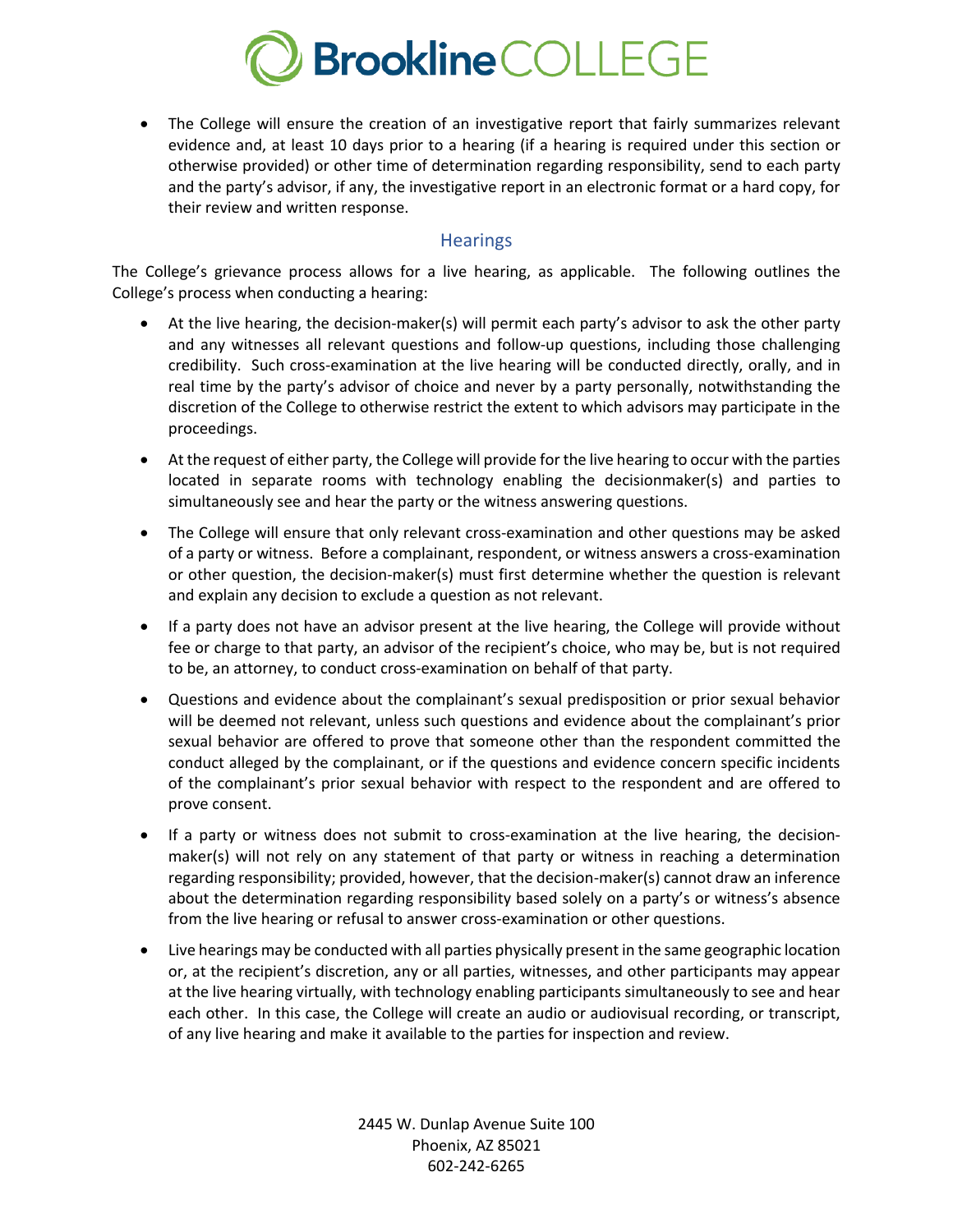

#### Determination Regarding Responsibility

Upon conclusion of the hearing, the appointed decision-maker(s) will issue a written determination regarding responsibility. To reach this determination, the College will apply the "preponderance of evidence" as the standard of evidence. The written determination will include: 1) identification of the allegations potentially constituting sexual harassment; 2) a description of the procedural steps taken from the receipt of the formal complaint through the determination, including any notifications to the parties, interviews with parties and witnesses, site visits, methods used to gather other evidence, and hearings held; 3) the findings of fact supporting the determination; 4) conclusions regarding the application of the College's Code of Conduct to the facts; 5) a statement of, and rationale for, the result as to each allegation, including a determination regarding responsibility, any disciplinary sanctions the College imposes on the respondent, and whether resolution designed to restore or preserve equal access to the College's education program or activity will be provided by the College to the complainant; and 6) the College's procedures and permissible bases for the complainant and respondent to appeal. The College will provide the written determination to the parties simultaneously. The determination regarding responsibility becomes final either on the date that the College provides the parties with the written determination of the result of the appeal, if an appeal is filed, or if an appeal is not filed, the date on which an appeal would no longer be considered timely. The College's Title IX Coordinator will be responsible for the effective implementation of any resolution measures.

# Right to Appeal

The College provides both parties with the opportunity to appeal a determination made regarding responsibility and the College's decision to dismiss a formal complaint or any allegations therein on the following bases:

- An irregularity or irregularities which affected the outcome of the matter;
- New evidence which was not reasonably available at the time the determination regarding responsibility or the dismissal was made which could affect the outcome of the matter;
- An individual or individuals involved in the resolution process and/or hearing (Title IX Coordinator, investigator, decision-maker, etc.) had a conflict of interest or bias for or against the complainant(s) or respondent(s) which affected the outcome of the matter.

In addition to the above-listed bases, the College may offer an appeal equally to both parties based on additional factors, as applicable.

Regarding all appeals, the College will:

- Notify the other party in writing when an appeal is filed and implement appeal procedures equally for both parties;
- Ensure that the decision-maker(s) for the appeal is not the same decision-maker(s) who reached the initial determination regarding responsibility, and that the decision-maker(s) for the appeal is not the Title IX Coordinator or the investigator(s);
- Ensure that the decision-maker(s) for the appeal complies with all of the procedures as set forth in this section;
- Provide both parties with a reasonable, equal opportunity to submit a written statement in support of, or challenging, the outcome;